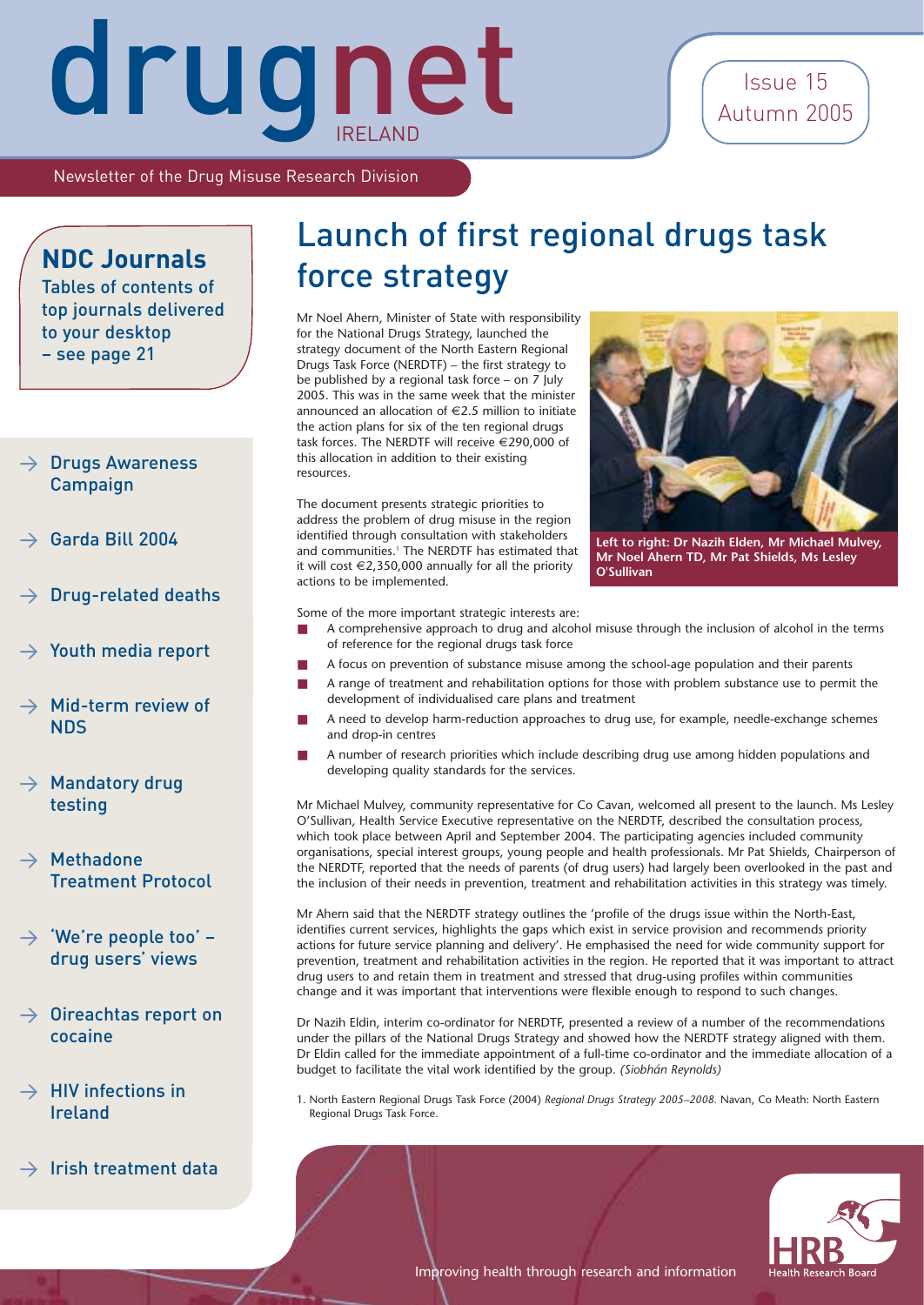### contents

1 Launch of first regional drugs task force strategy

2 Monitoring youth media for emerging drug-use trends

3 Recommended changes to Drugs Strategy performance indicators

5 'We're people too' – Drug users' views on the health services

6 Newly diagnosed HIV infections in Ireland

7 National Drugs Awareness Campaign

7 Amendments to Garda Bill 2004 enhance community policing

8 The EDDRA column

9 The Next Step Initiative 10

Overview 1: Drug-related deaths in Ireland, 1990 to 2002

11 Recording drug treatment in Ireland

13

Publication of occasional papers on treated drug use in the HSE Eastern Region and nationally, 1998 to 2002

14 Fionnola Kelly

15 Prison rules provide for mandatory drug testing

16 Review of the Methadone Treatment Protocol

17 Substance misuse in the HSE South Eastern Area

19 Joint Oireachtas Committee report on cocaine addiction

20 In brief

21 The National Documentation Centre journal collection 22 Recent publications 26

Upcoming events

### Monitoring youth media for emerging drug-use trends

Because of the hidden nature of illegal drug use, a time lag usually exists between the appearance of a new trend in illegal drug use and the production and dissemination of data about it. For example, the first published accounts of ecstasy use appeared in articles written in 1985 by journalists – a decade before drug information agencies began collecting and reporting data on ecstasy.

In such circumstances, youth media have been identified as a potentially valuable source for monitoring emerging drug-use trends among young people. To coincide with International Day against Drug Abuse and Illicit Trafficking, the European Monitoring Centre for Drugs and Drug Addiction (EMCDDA) published a thematic paper, *Youth Media,* on its website, which reports on a study that tested the utility and validity of youth media for this purpose.

Five EU member states – Finland, Greece, Ireland, Portugal and the UK – collaborated in a voluntary EMCDDA project, in which a total of 1,763 drug references from 26 print magazines with large circulations targeting mainstream young people (aged 15–30 years) in the five countries were collected between December 2001 and September 2002. Deborah Olszewski of the EMCDDA led the project and the research into Irish youth media was undertaken by DMRD staff member Brigid Pike and student researcher Sandra Leibrand.

The magazines were scanned for textual and visual drug references. These references were coded and analysed using quantitative methods, together with selected descriptive texts to validate the coding and to deepen understanding. The editors of the magazines were interviewed about editorial practices regarding the coverage of drugs issues. The six UK and Irish youth magazines surveyed in the study accounted for 61 per cent of the drug references.

The study concludes that youth lifestyle magazines, which target readers with young 'outgoing' lifestyles who are interested in new trends and do not condemn drug use as a matter of principle, are a useful source for monitoring and triangulating evidence of signs of early use of new drugs. According to the study, youth media monitoring is, moreover, a low-cost source of information as the content analysis workload can be flexible and carried out when researcher time allows.

Overall, the three drugs most frequently mentioned in the print media surveyed were cannabis, ecstasy and cocaine, with 10 per cent of drug mentions referring to combinations with alcohol. This reflects the findings of epidemiological surveys, which generally report relatively high prevalence estimates of the use of cannabis, ecstasy and cocaine. Drugs that are less commonly used (heroin, crack) were mentioned less often.

The study also shows that youth media can contribute to a deeper understanding of the nature of emerging drug-use trends. Youth magazines are more likely than mainstream magazines to cover both the risks and benefits of cannabis and ecstasy use. In contrast, they adopt a more proscriptive approach to heroin and crack – focusing exclusively on negative aspects in a broadly similar way to mainstream newspapers and magazines. Furthermore, the drug references that carry messages about drugs and drug use give more or less equal coverage to the positive and negative aspects. The positive aspects of drug use most frequently mentioned were the psychological and relaxant effects, followed by increased physical energy. On the negative side, the acute physical risks of drug use, addiction and psychological problems were mentioned more often than other risks. Ecstasy was the drug most often mentioned in relation to acute physical risk. Cannabis was the drug most often mentioned in relation to psychological risk, closely followed by alcohol and cocaine.

The study discusses a number of issues to be considered in designing and conducting a youth media monitoring project. There is a high turnover of magazine titles, which makes it difficult to monitor magazines over time and renders key informants important as sources of up-to-date advice on appropriate youth print media. Magazines to be included in such a study should have relatively large circulation figures, in order to gain insights into the potential for widespread diffusion of emerging drug trends by exploring drug fashions and attitudes to drug use. Those coding the drug references should be familiar with street-level drug terms and culture as youth magazines often refer to drugs by relatively allusive or conjectural 'street' names or in picture formats. In analysing the data, regard should be had to the legal controls exerted over the way drugs may be covered in the national magazine industry. For example, in Ireland, Section 5 of the Misuse of Drugs Act 1984 forbids any publication that 'advocates or encourages … the use of any controlled drug' or advertises 'any use of a pipe, utensil or other thing for use by persons, for or in connection with the use of a controlled drug'. Such a legal constraint may inhibit magazines' coverage of drug issues.

Currently in Ireland, independent of this EMCDDA initiative, a Drug Trend Monitoring System, which will collect primary data as well as analyse secondary data on a range of drug use indicators in order to identify nationwide trends in drug use, is being piloted by the National Advisory Committee on Drugs. A report on this pilot, and the methods that have been tested, is due to be submitted to the Cabinet Committee on Social Inclusion for consideration later in 2005. *(Brigid Pike)*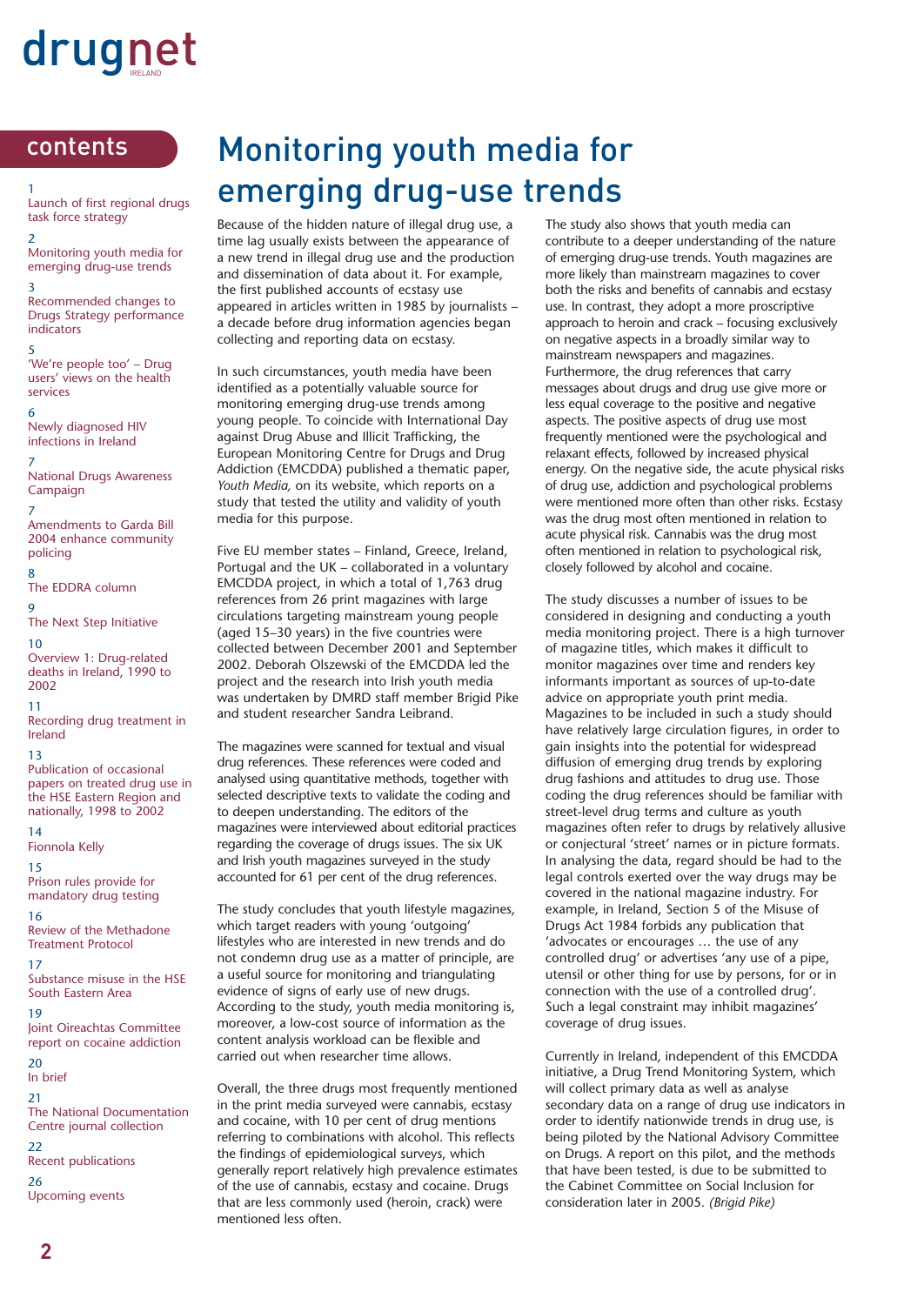### Recommended changes to Drugs Strategy performance indicators

The National Drugs Strategy 2001-2008<sup>1</sup> contains more than 20 Key Performance Indicators (KPIs) across its four pillars and under the co-ordination theme. The KPIs are used to monitor the progress of the Strategy in meeting its objectives. *The Mid*term review of the National Drugs Strategy<sup>2</sup> outlines progress under each KPI and recommends that a number of KPIs be replaced, amended or discontinued. These changes are outlined below under each of the four pillars and under the coordination theme.

### **Supply reduction**

The National Drugs Strategy identified five KPIs to measure progress under the supply reduction pillar. The mid-term review recommends that these be replaced by three new KPIs. The first of these relates to the volume of drugs seized:

Volume of drugs seized increased by 50 per cent based on 2000 figures.

There has been an increase in the volume of drugs seized in most drug categories using seizures in 2000 as a base. The volume of heroin seized by An Garda Síochána and Customs and Excise, as reported in the Garda annual reports, remained relatively stable between 2000 and 2003. However, the volume of cannabis resin, cocaine, amphetamine and ecstasy seized increased during the same period.

Although the volume of drugs seized can be a useful indicator of law enforcement activities, a difficulty with using volume as an indicator is that the quantities of drugs seized can vary significantly from year to year, with a few very large seizures in one year distorting the overall picture. The number of separate seizures is generally regarded as a more useful indicator. The second KPI recommended addresses this issue by focusing on the number rather than the volume of seizures:

Number of seizures increased by 20 per cent based on 2004 figures.

The mid-term review reports a public perception that drug law enforcement is focused disproportionately on possession rather than on supply prosecutions. Consequently, the third new supply reduction KPI focuses on supply offences:

Number of supply detections increased by 20 per cent based on 2004 figures.

#### **Prevention**

The National Drugs Strategy set out nine KPIs to measure progress under the prevention pillar. The mid-term review recommends replacing these with four new KPIs, two relating to demand reduction and two to addressing educational disadvantage:

- The 3 Source Capture–Recapture study estimate of opiate misusers, which will be released in 2007, to show a stabilisation in terms of overall numbers and to show a reduction of 5 per cent in the prevalence rate based on 2001 figures (published in 2003).
- The NACD Drug Prevalence Survey, due to be released in 2007, to show a reduction of 5 per cent in the prevalence rate of recent and current use of illicit drugs in the overall population based on the 2002/03 rate.<sup>3</sup>
- Substance use policies in place in 100 per cent of schools.
- Early school leaving in local drugs task force (LDTF) areas reduced by 10 per cent based on the 2005/06 rate.

Repeated NACD surveys over time will be very useful for monitoring the impact of the National Drugs Awareness Campaign. The Capture–Recapture study and the NACD Drug Prevalence Survey have replaced the ESPAD study<sup>4</sup> as data sources to assess progress under the prevention pillar in reducing demand for drugs among the target populations. However, these studies have limitations in measuring a reduction or otherwise in drug use among 15–16 year-olds in the school-going population. Though both studies collect data on 15- and 16-year-olds, the sample sizes for each study would need to be much larger to provide robust estimates for each two-year band. Indeed, the research team behind the NACD prevalence study concedes that estimates produced for the total population can be treated more robustly than those for sub-groups of the population, such as different age groups.<sup>5</sup> This is because the sample size was calculated to provide a total estimate rather than an estimate for each age band. The studies would also need to ascertain who among the respondents aged 15 and 16 years were attending school. This information was given by the ESPAD study. Half of the 16 actions under the prevention pillar target school-going young people through interventions designed to address educational disadvantage and prevention of substance misuse. The ESPAD survey was designed to obtain data on the school-going population and is carried out every four years. It is therefore, in this case, a more appropriate tool for monitoring progress and making comparisons over time than a general population survey.

The second two new KPIs are closely linked. Both assess progress on actions designed to address educational disadvantage. Consistent monitoring and implementation of substance-use policies in all schools can create a climate where students with substance misuse issues can be supported rather than disciplined. This concern was raised during the consultation stage of the mid-term review. An over-emphasis on disciplinary sanctions through suspensions and expulsions can contribute to early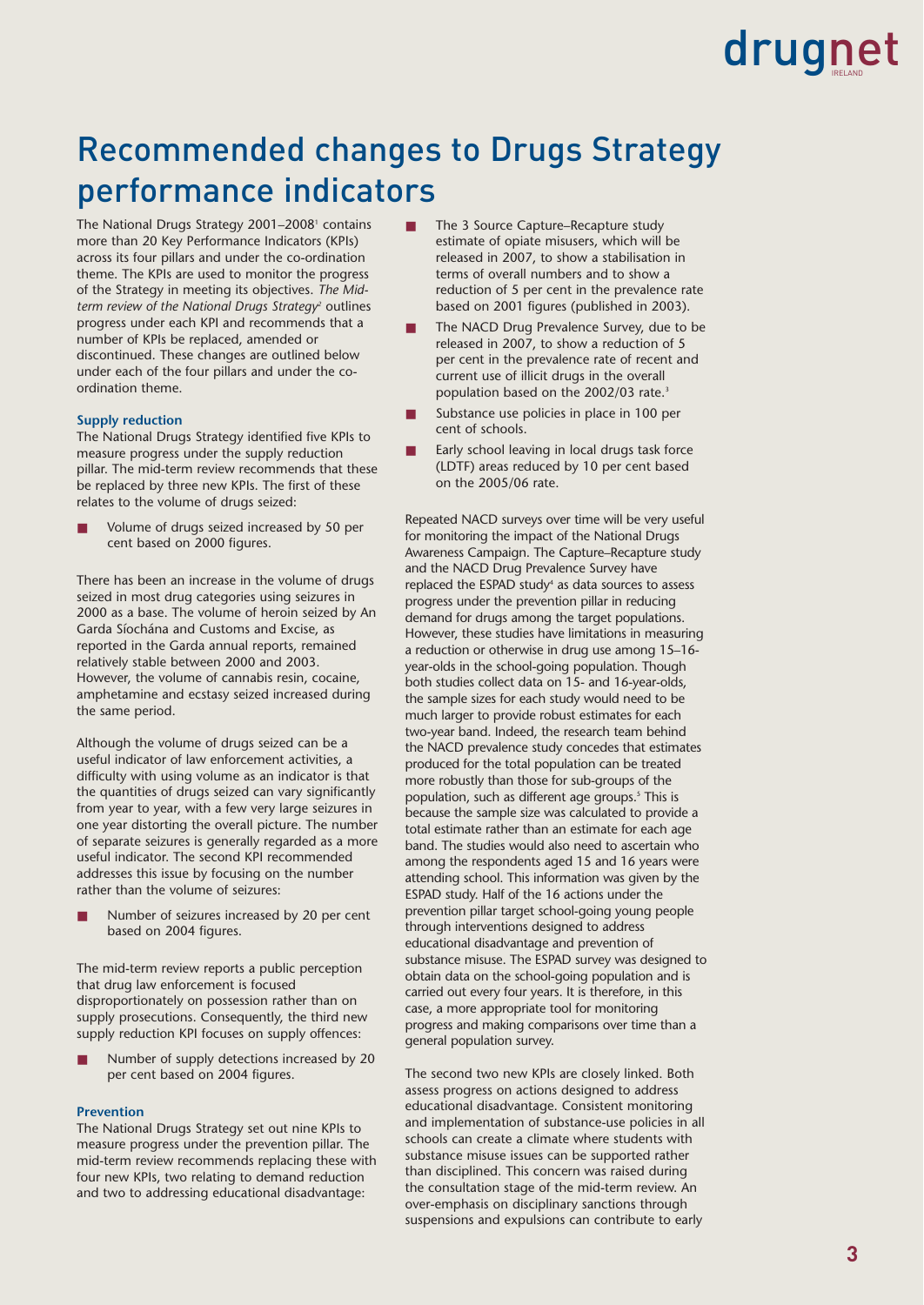### Changes to Drugs Strategy *(continued)*

school leaving. Also, schools now have a legal obligation to report absences and expulsions to the National Educational Welfare Board, who have been instructed to prioritise schools in LDTF areas. Early identification of substance-related absenteeism and expulsions in schools in LDTF areas will lead to early intervention by educational welfare officers, in conjunction with teachers, parents and specialised substance misuse counsellors. This process can support young people in remaining in mainstream education. The mid-term review does not identify the sources of data for this KPI.

### **Treatment and rehabilitation**

The National Drugs Strategy identified seven KPIs to measure progress under the treatment pillar. The mid-term review recommends that these be replaced by four new KPIs. The 2001 KPIs monitor progress in the provision of treatment places, prison-based treatment services, service-user charters and rehabilitation. The number of treatment places for opiate addiction increased from 6,000 by end 2001 to 7,390 places by end March 2005; this KPI has been achieved. According to the mid-term review, a number of services have drafted service-user charters. Although the review recognised that more needs to be done, the prison services have developed an infrastructure for the delivery of methadone treatment and set up a number of drug-free units since 2001. The introduction of counselling services and the development of post-release arrangements for those requiring treatment or harm-reduction services will be required in the future; this KPI has been discontinued without explanation.

The KPI on treatment has been revised to reflect the diversity of drug types and the number of drugs used by those seeking treatment, and requires that:

100 per cent of problematic drug users will access appropriate treatment within one month after assessment.

A set of guidelines has been developed and agreed (although not published) to guide the treatment of problem drug users under 18 years old and the original KPI has been replaced by a new indicator:

100 per cent of problematic drug users aged under 18 will access treatment within one month after assessment.

The two KPIs relating to treatment will be measured through the Health Service Executive Addiction Services and the HRB National Drug Treatment Reporting System.

Two indicators pertaining to harm reduction have been introduced:

- Harm reduction facilities available, including needle exchange where necessary, open during the day, and at evenings and weekends, according to need, in every local health office area;
- Incidence of HIV in drug users stabilised based on 2004 figures.

The second of these is based on an increased number of HIV cases among drug users in 2004 (see 'Newly diagnosed HIV infections in Ireland', Fig. 1, on p.6 of this issue).

The review recommends that the KPI pertaining to 'training and employment for treated drug users' be moved to the new rehabilitation pillar. A working group has been set up to define the scope of rehabilitation and identify the actions to be implemented under the rehabilitation pillar.

#### **Research**

The National Drugs Strategy identified two KPIs under the research pillar. The mid-term review recommends that these be replaced by three new KPIs. The first, 'eliminate all major gaps in drugs research by the end of 2003', has been reworded to take account of the number of research actions completed to date and has had its time period extended to mid-2008. The second has been split into two KPIs, which are:

- Publish an annual report on the nature and extent of the drug problem in Ireland, drawing on available data; and
- Publish a report every two years on progress being made in achieving the objectives and aims set out in the Strategy.

### **Co-ordination**

Although not a 'pillar', co-ordination is a key theme of the National Drugs Strategy, with its own objective and four KPIs. The objective for coordination is 'to have in place an efficient and effective framework for implementing the National Drugs Strategy'. The associated KPIs have largely been achieved.

While not proposing new KPIs for the coordination objective, the mid-term review makes two recommendations designed to strengthen high-level co-ordination between the statutory agencies and the multiple service providers and community and voluntary groups in the drugs area. It calls for expanded representation of the community and voluntary sectors, and the inclusion of additional government departments and statutory and other state agencies with responsibilities in the drugs area, on both the Inter-Departmental Group on Drugs (IDG) and the National Drugs Strategy Team (NDST).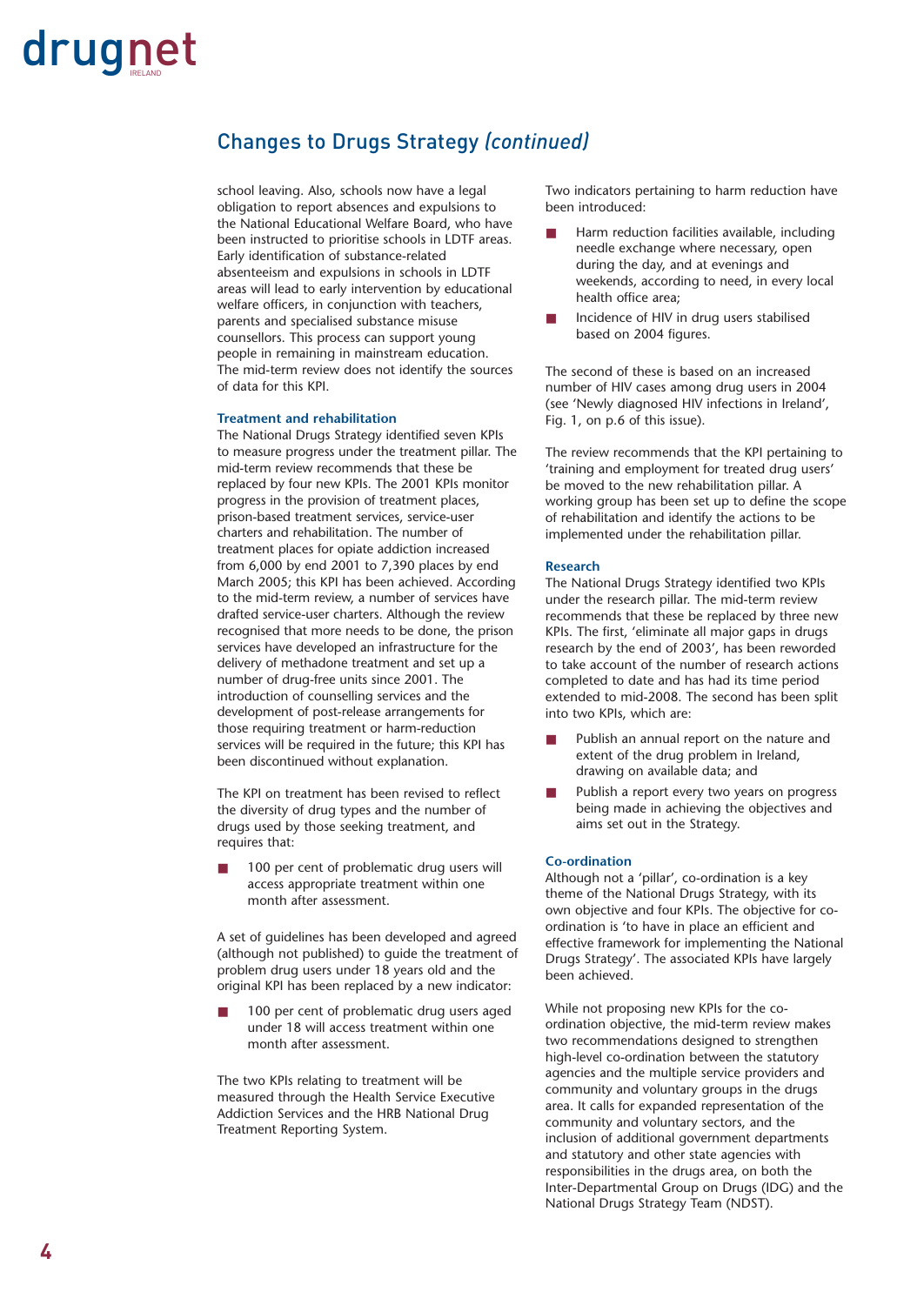### Changes to Drugs Strategy *(continued)*

Comments by the Steering Group suggest that coordination at regional and local levels also continues to be a challenge. For example:

… representatives of the statutory bodies who are members of LDTFs and RDTFs need to be mindful of their role. In particular, they should consult with – and bring relevant information to – their Task Forces regarding developments at both local and national levels within their organisations that impact on progressing actions in the NDS. They also need to ensure that their parent organisations are aware of developments within the Task Forces and how these developments impact on their agencies. (Section 7.8)

However, the perceived difficulties in achieving effective co-ordination at regional and local level, arguably more complex and more challenging than at national level, are not identified in the midterm review as a 'key issue' and are not the subject of a formal recommendation, let alone a new KPI.

### **Conclusion**

The mid-term review recommends significant changes to the number and content of indicators used to measure progress under the National Drugs Strategy. Some of the revised KPIs are in recognition of achievements in certain areas, a response to changing circumstances or an acknowledgement of difficulties with existing indicators. The rationale behind other changes is less clear. The changes in indicators to measure supply reduction and treatment would appear sensible. The linking of school-based substance policy with early school leaving recognises the overlap between these two areas and the wider responsibility of the educational system in prevention work.

The use of population studies to monitor progress of young people still at school under the prevention pillar is problematic. While recognising that further improvements are required in prison treatment services, the KPI relating to prison-based services has been removed without any explanation. The absence of any indicators under the co-ordination theme allows no objective measure for determining progress in this area. It is important that these inconsistencies are recognised if the KPIs are to do what they were designed for, that is, to provide measurable, verifiable and relevant indicators of progress for all aspects of the National Drugs Strategy. *(Johnny Connolly, Brian Galvin, Martin Keane, Jean Long and Brigid Pike)*

- 1. Department of Tourism, Sport and Recreation (2001) *Building on experience: National Drugs Strategy 2001–2008.* Dublin: Stationery Office.
- 2. Steering Group for the Mid-term Review of the National Drugs Strategy (2005) *Mid-term review of the National Drugs Strategy 2001–2008.* Dublin: Department of Community, Rural and Gaeltacht Affairs.
- 3. National Advisory Committee on Drugs (NACD) and Drug and Alcohol Information and Research Unit (DAIRU) (2005) *Drug use in Ireland and Northern Ireland – first results (revised) from the 2002/2003 Drug Prevalence Survey.* Dublin: NACD. (First published October 2003, revised June 2005) www.nacd.ie/publications/prevalence\_survey.html
- 4. Hibell *et al.* (2004) *The ESPAD Report 2003: Alcohol and other drug use among students in 35 European countries.* Stockholm: The Swedish Council for Information on Alcohol and Other Drugs (CAN), Council of Europe, Cooperation Group to Combat Drug Abuse and Illicit Trafficking in Drugs (Pompidou Group).
- 5. National Advisory Committee on Drugs (NACD) and Drug and Alcohol Information and Research Unit (DAIRU) (2003) *Drug use in Ireland and Northern Ireland. First results from the 2002/2003 Drug Prevalence Survey – a summary of the methodology.* Dublin: NACD.

### 'We're people too' – Drug users' views on the health services

A collaborative piece of action research involving the Participation and Practice of Rights Project (PPR), the Union for Improved Services, Communication and Education (UISCE) and the Mountjoy Street Family Practice has sought to identify and address issues confronted by drug users in relation to Irish health services.

The PPR is an initiative linking representatives of community networks from North Dublin and North Belfast which advocates the adoption of a rights-based approach in addressing social and economic issues confronting communities. UISCE is a group made up of drug users, ex-users and professionals who seek to ensure that the views of the drug user inform the development of drug policy and treatment responses. Mountjoy Street

Practice is a GP-run family practice which has a large group of patients receiving methadone maintenance. It also provided financial and technical support to the research project, as did the Royal College of Surgeons in Ireland.

The initial stage of the research involved focus group discussions with 25 drug users about their experiences of health care. Topics of discussion included drug users' perceptions as to how they were treated with regard to their health entitlements. Drug users' views of health services were then ascertained so as to facilitate practical improvements in services. Participants were identified by UISCE through being approached outside the City Clinic drug treatment centre, through informal meetings on the street and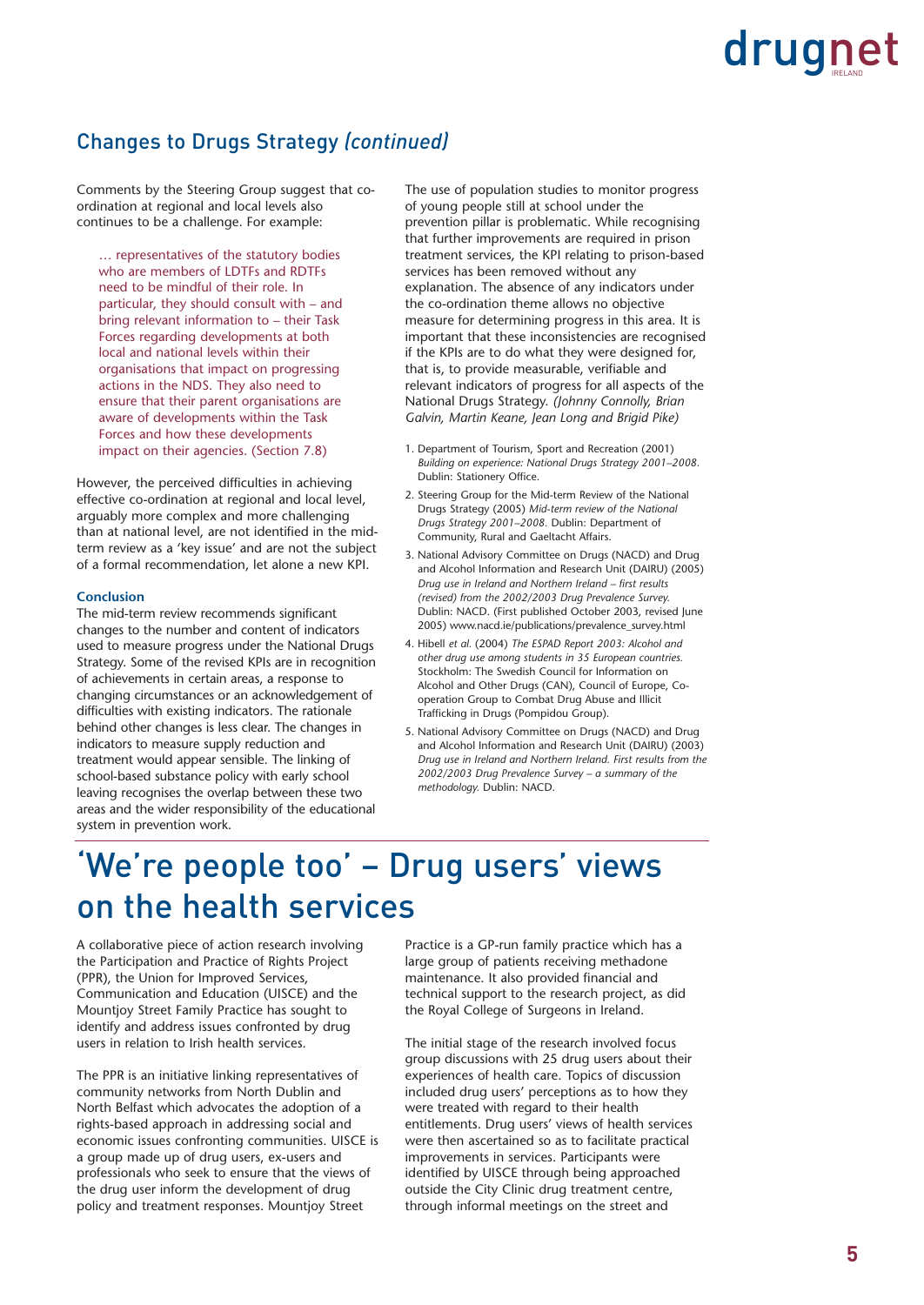Some participants felt that GPs were reluctant to take drug users onto their lists.

### 'We're people too' *(continued)*

through visits to flat complexes. Three focus groups were held on three consecutive days, involving a total of six hours of recorded discussion. Four months later, after the interviews were analysed using a thematic approach, participants were brought back together to verify the initial findings and to prioritise problems with services. Thirteen of the original 25 participants took part in this feedback session. Concerns raised included perceptions of poor attitudes towards drug users among some staff at some acute hospitals and perceptions of discriminatory treatment of users at some hospitals and pharmacies. Some users regarded the use of identifying stickers on their charts and the use of signage, such as 'infectious diseases', as insensitive and stigmatising. Some participants felt that GPs were reluctant to take drug users onto their lists and that, since GPs are gate keepers to medical cards, this created obstacles to health care. Dental care was identified as an important issue. However, some users reported difficulties in obtaining access to dentists. A number of concerns were raised in relation to treatment services, particularly in relation to privacy and confidentiality issues and a consequent reluctance to enter counselling.

Related to this broader treatment need, another theme which emerged was the perceived need to develop a more holistic, individual-centred approach to address the multi-faceted problems being encountered by users. A broad consensus that methadone was not the whole answer to these complex issues came out of the focus groups. The focus groups also heard many positive comments about individual staff members and institutions.

One of the most innovative aspects of the research project was the presentation of the research findings to an informal meeting of service providers and key stakeholders. This meeting, which was attended by representatives from Merchants Quay, the Health Service Executive, St James's Hospital, the Drug Misuse Research Division of the Health Research Board, AOM Addiction Services, the North Inner City Partnership, UISCE, PPR, a pharmacist, GPs and a dentist with experience in treating drug users, provided a useful opportunity to discuss the findings of the report and identify practical steps to address the issues identified. The report is due to be published shortly. *(Johnny Connolly)*

### Newly diagnosed HIV infections in Ireland

By the end of 2004 there were 3,764 diagnosed HIV cases in Ireland, of which 1,203 (32%) were probably infected through injecting drug use.<sup>1</sup> In 2004, there were 365 newly diagnosed cases reported to the Health Protection Surveillance Centre, of which 71 (20%) were infected through injecting drug use (Figure 1). This represents an increase on the numbers of new HIV cases in 2002 (50) and 2003 (49). Of the 71 new HIV cases, 44 were male and 27 were female and the average

age was 30.1 years. Of the 64 cases for whom place of residence was known, 60 lived in the HSE Eastern Region. The authors of the report highlighted the need to continue to promote the use of harm-reduction measures among injecting drug users. *(Jean Long)*

1. Health Protection Surveillance Centre (2005) *Newly diagnosed HIV infections in Ireland: Quarters 3 & 4 2004 and 2004 annual summary.* Dublin: Health Service Executive.



**Figure 1 Number of new cases of HIV among injecting drug users by year of diagnosis reported in Ireland, 1986 to 2002 (adapted from Kelly and Clarke 2000; National Disease Surveillance Centre 2002, 2003, 2004; Health Protection Surveillance Centre 2005)**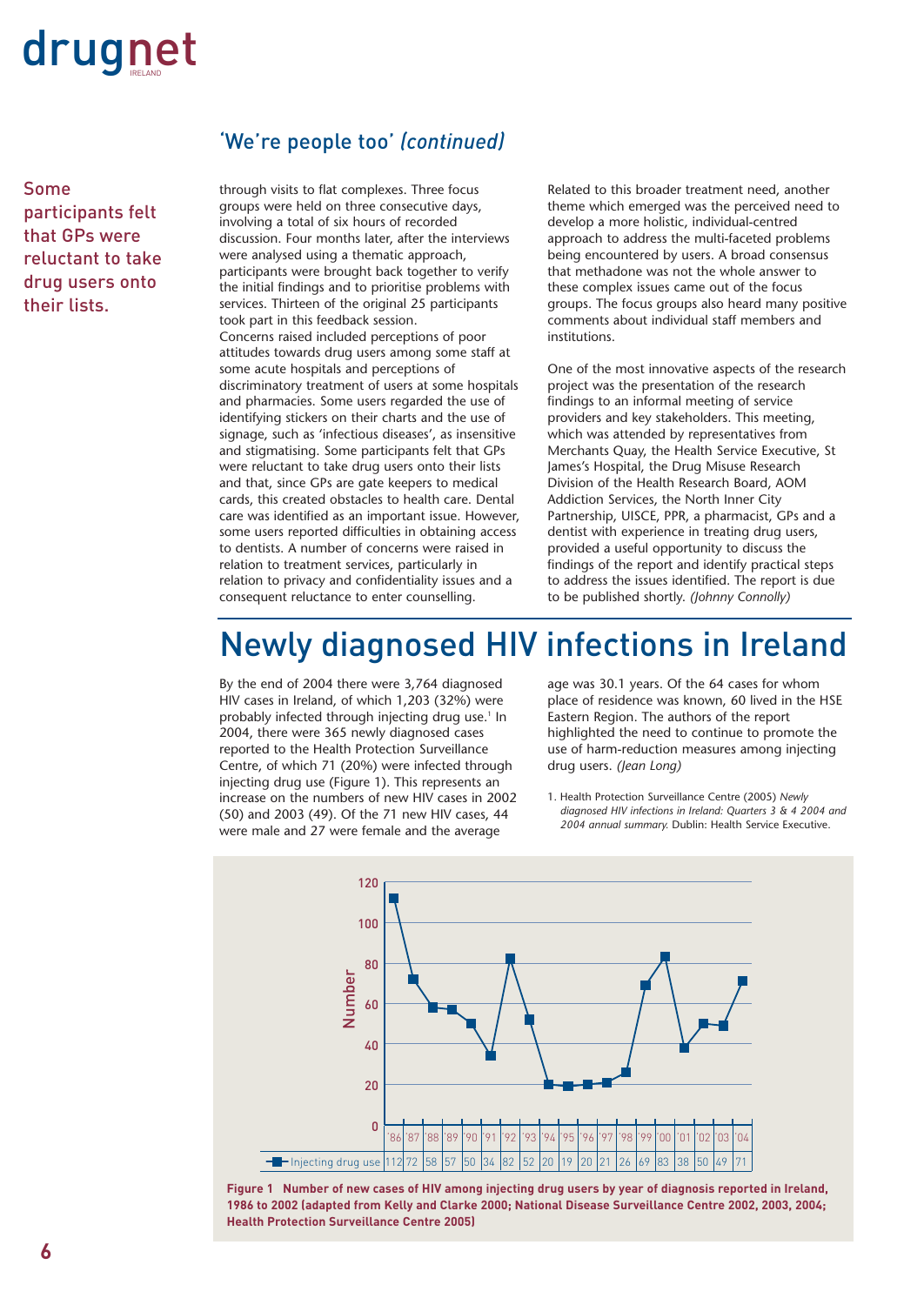### National Drugs Awareness Campaign

The National Drugs Awareness campaign was launched in May 2003 under the prevention, education and awareness pillar of the National Drugs Strategy 2001–2008. The three-year campaign aims to provide information about the dangers of drug misuse to the general population. The first and second phases of the campaign were targeted at the general population and parents respectively. The objectives were to provide information which enable people to make the right choices and to encourage more open communication between parents and children.

The third phase of the National Drugs Awareness Campaign, launched in October 2004, focuses on cocaine. The latest element of the campaign, launched in July 2005, concentrates on the dangers of mixing cocaine with other drugs, especially alcohol. According to the information provided on the **www.drugsinfo.ie** website, 'cocaine when taken with alcohol combines in the system to form another drug, Cocaethylene, which is more toxic than either drug alone. Cocaethylene can seriously affect the normal functioning of the heart and has been a contributory factor in many cocaine related deaths'. This phase of the campaign includes placing posters in the restrooms of 70 large entertainment venues throughout Ireland in conjunction with messages on beer mats in pubs and clubs and print advertisements in the national press. The posters use the imagery of nursery rhyme characters to illustrate the dangers associated with mixing cocaine and alcohol.

It remains to be seen to what extent providing information and heightening awareness can bring about a change in individual and group behaviour. Nonetheless, people have a right to accurate information on the risks associated with particular forms of behaviour, such as consuming alcohol in



combination with cocaine use. This latest phase of the campaign, targeting recreational cocaine users in the club and pub scene, is an important step in providing accurate information in a relevant setting.

Following an open tendering competition, the National Advisory Committee on Drugs commissioned Dr Saoirse Nic Gabhainn and Dr Jane Sixsmith of the Centre for Health Promotion Studies, National University of Ireland, Galway, to track the development and delivery of the campaign. A final report is due at the beginning of 2006. *(Martin Keane)*

### Amendments to Garda Bill 2004 enhance community policing

In March 2005, the Joint Oireachtas Committee on Justice, Equality, Defence and Women's Rights conducted a review of community policing in Ireland in light of proposals contained in Chapter 4 of the Garda Síochána Bill 2004 to establish new local policing structures.<sup>1</sup> Many of the recommendations of the Joint Committee have been incorporated into the Bill, which is now in its final stages in the Oireachtas.2

An important amendment to the Bill has been the inclusion of the Minister for Community, Rural and Gaeltacht Affairs, who has responsibility for the National Drugs Strategy, in the preparation of guidelines concerning the establishment and maintenance of joint policing committees (JPCs) by local authorities and the Garda Commissioner. The steering group which oversaw the mid-term review of the National Drugs Strategy highlighted concerns raised during its consultation process

about the pace at which community policing fora were developing in drugs task force areas. In light of these concerns, and developments with regard to the Garda Bill, a new action has been incorporated into the Strategy: 'Taking into account the provisions of the Garda Síochána Bill 2004, Community Policing Fora should be extended to all Local Drugs Task Force areas and to other areas experiencing problems of drug misuse'.<sup>3</sup>

Another important issue raised during the Joint Oireachtas Committee related to the perceived importance of including representatives of the community and voluntary sector on the JPCs. The Bill now provides for the inclusion on the JPCs of 'persons representing local community interests'.<sup>4</sup>

Another important tier in the proposed new local policing structures is the establishment of local policing fora. However, concerns were expressed

The latest element of the campaign, launched in July 2005, concentrates on the dangers of mixing cocaine with other drugs, especially alcohol.

Another important tier in the proposed new local policing structures is the establishment of local policing fora.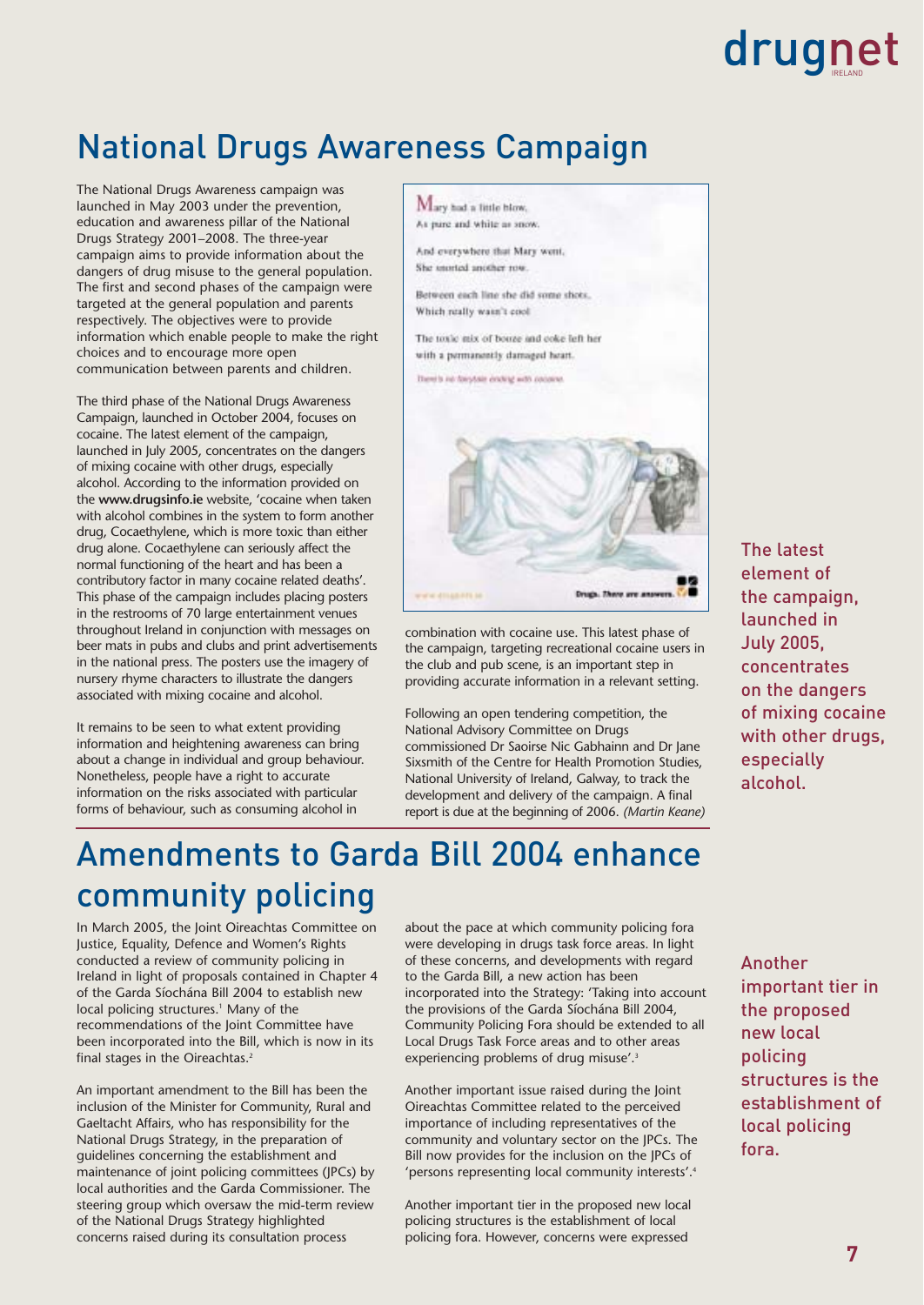### Amendments to Garda Bill 2004 *(continued)*

during the Joint Committee review in relation to a provision in the Bill which necessitated the Garda Commissioner's consent for the establishment of such fora. The Bill has now been amended to provide for the establishment of such fora by JPCs in consultation with the local Garda superintendent 'as the committee considers necessary'.<sup>5</sup>

The Bill further states that in the event of a dispute arising over the establishment of local policing fora the JPC must submit the dispute to the Minister for Justice, who, following consultation with the Minister for the Environment and the Minister for Community, Rural and Gaeltacht Affairs, shall decide on the matter.<sup>6</sup>

Joe Costello TD, rapporteur to the Joint Oireachtas Committee, welcomed the amendments to the

### The EDDRA column Latest EU Drugs Action Plan

Welcome to the twelfth EDDRA (Exchange on Drug Demand Reduction Action) column. In this issue the column will focus on the inclusion of the EDDRA database in the EU Drugs Action Plan (2005–2008) as a key resource in storing and disseminating information on evaluated best practice in reducing demand for drugs.

In December 2004, the European Council endorsed the EU Drugs Strategy (2005–2012), which sets the framework, objectives and priorities for two consecutive four-year Action Plans to be brought forward by the European Commission. The latest EU Drugs Action Plan (2005–2008) is the first of the proposed four-year action plans. A key objective under the demand reduction pillar of this Action Plan is to improve coverage and effectiveness of, and access to, drug demand reduction measures. Under this objective, member states and the EMCDDA are given responsibility for the following actions:

- To improve coverage, accessibility, quality and evaluation of drug demand reduction programmes and ensure effective dissemination of evaluated best practices
- To ensure more effective use and regular updating of the EMCDDA-based EDDRA and other databases

In June 2005 the EDDRA database contained a total of 520 entries, including 50 from Ireland. All EDDRA entries have been assessed as examples of best practice. This means they have satisfied the quality auditing process by demonstrating internal consistency with stated rationale for existence, meaningful aims and objectives, a sound theoretical base and an evaluation component. The latter means that either the project or programme is designed to withstand an evaluation or it has been evaluated. This ensures that data on the EDDRA

Bill, in particular the opening up of membership of joint policing committees to the community. Speaking to *Drugnet Ireland,* deputy Costello said: 'The inclusion of the community as an integral part of the partnership will be crucial to the success of the new direction in policing envisaged in the legislation.' *(Johnny Connolly)*

- 1. See *Drugnet Ireland,* Issue 14, Summer 2005, p.12, for a report of this review.
- 2. The report and recommendations of the Joint Committee are on the Oireachtas website at www.oireachtas.ie
- 3. Steering Group for the Mid-term Review of the National Drugs Strategy (2005) *Mid-term review of the National Drugs Strategy 2001–2008.* Dublin: Stationery Office, p. 21.
- 4. Garda Síochána Bill 2004, s35(2)(b)(v)
- 5. Garda Síochána Bill 2004, s36(2)(d)
- 6. Garda Síochána Bill 2004, s36(3)

database is of sufficient quality to inform on what constitutes an example of best practice.

Policy makers and practitioners in Ireland can learn important lessons from the work of our EU counterparts regarding what works well and not so well in reducing demand for drugs. Similarly, we in Ireland can share with our EU counterparts our experiences of what is effective by disseminating our examples of best practice. The EDDRA database is an ideal instrument to facilitate this process of sharing and learning and is rightly regarded as such in the current EU Drugs Action Plan.

The quality of information included on the EDDRA database depends on regular updating and the continued promotion of an evaluation culture in the field of drug demand reduction action in all member states. In Ireland, this requires that those involved in projects and programmes currently included on EDDRA provide updated information on their work when applicable. New entries with an evaluation component as outlined above are also welcome and will be quality assessed using EMCDDA criteria. *(Martin Keane)* 

If you wish to provide updated information or submit a new entry, contact the EDDRA Manager for Ireland, Mr Martin Keane, at the Drug Misuse Research Division, Health Research Board, Holbrook House, Holles Street, Dublin 2. Tel: 01 6761176 ext 169 or Email: mkeane@hrb.ie

More information on the EDDRA database can be obtained from the EMCDDA website at www.emcdda.eu.int

The aim of this column is to inform people about the EDDRA online database, which exists to provide information on examples of best practice interventions to policy makers and those working in the drugs area across Europe, and to promote the role of evaluation in reducing demand for drugs. The database is co-ordinated by the European Monitoring Centre for Drugs and Drug Addiction (EMCDDA).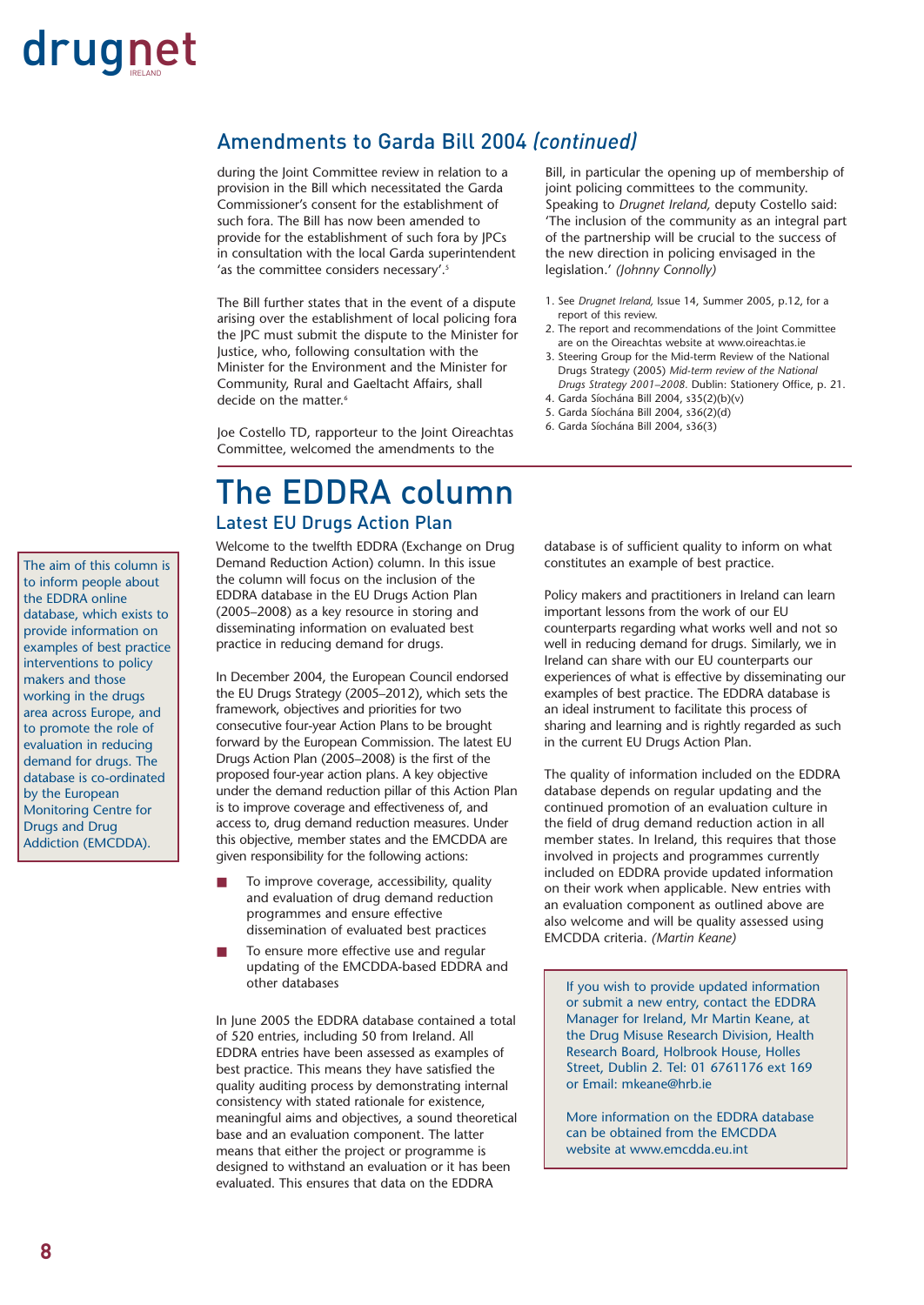### The Next Step Initiative

### A model of intervention to support women involved in prostitution

The Next Step Initiative (NSI) report<sup>1</sup> was published by the voluntary organisation, Ruhama, on 7 June 2005. The report covers a participatory action research project undertaken by Ruhama and funded through the Equality for Women Measure under the National Development Plan. The aim of the NSI project was to develop a model of intervention to support women involved in prostitution to access the social economy, community education or local employment. The core objectives of the initiative were:

- to undertake participatory research with a cohort of women who have experienced prostitution in order to identify the range of barriers, internal and external, that affect them
- to use this learning to develop a model of intervention that could facilitate marginalised women in taking the 'next step' in their personal development.

Third Systems Approaches (TSA) conducted the research in Dublin over a 14-month period between 2003 and 2004. The women were recruited through the Ruhama organisation and were assured of back-up support in the event of sensitive issues arising for them. The research engaged with a total of 19 women in the course of 350 hours of fieldwork. The majority were interviewed five times for an hour each time, with some women engaging in nine interviews and two engaging in single one-hour interviews. The spacing of interviews allowed time for the women to revise and reflect on what they had previously discussed. The interviews consisted of open-ended questions around five key areas:

- childhood experiences
- financial situation
- circumstances of prostitution
- survival strategies
- relational issues with family, clients and support networks.

The interviews were not recorded but researchers made notes which were written up when the interview terminated. The interviewees were then asked to review the notes and approve and make changes or additions.

Most of the women interviewed had engaged with the support services of Ruhama for a number of years and were keen to explore ways of taking further steps away from their experiences of prostitution. For some, this experience included additional problems of alcohol and drug use. For

example, when actively engaged in prostitution, some of the women reported being 'out every night' to support a drug habit and a pimp. The women were also aware of the dangers of not being fully alert due to the effects of alcohol and drugs and the inherent risks involved in prostitution.

The research identified drug and alcohol use as primarily a survival mechanism for some of the women. For example, they would habitually get drunk or stoned or use prescription drugs in order to work and then use drugs and alcohol 'to numb the pain' of prostitution.

The authors report that, for women working in prostitution, the ability to maintain strict boundaries between their private and public selves is an extremely important psychological tool for survival. However, for some of the women in this research, the use of drugs acted against this separation and 'mixed it all up'. In addition, when some of the women tried to access drug-treatment services, their experience was that the policies in place in such services were a major barrier to their moving on.

The NSI project developed a model of support and intervention through interviews with women with experience of prostitution, women with experience of addiction and with staff from a homeless support organisation. The model is designed to respond to the following:

- The factors affecting women's entry into and experience of prostitution, which are largely outside the control of the women and often include structural barriers to taking the next step, such as reduced access to employment and training;
- The individual challenges for women as they take the next step and overcome the impact of prostitution; services need to be longterm, one-to-one and flexible;
- The need for specialist knowledge on the part of service providers to deliver supports as well as understand the realities of prostitution for women.

The authors note the lack of research into the experiences of women engaged in prostitution in an Irish context; this report deserves to be welcomed as an attempt to narrow this gap. However, the real strength of this research is the development of the support model, which has come to fruition through the participation of the women in the research process. During its development, the model was tested for credibility and legitimacy among a number of marginalised women, service providers and specialist services, and the feedback suggests widespread endorsement.

The research identified drug and alcohol use as primarily a survival mechanism for some of the women.



The authors note the lack of research into the experiences of women engaged in prostitution in an Irish context.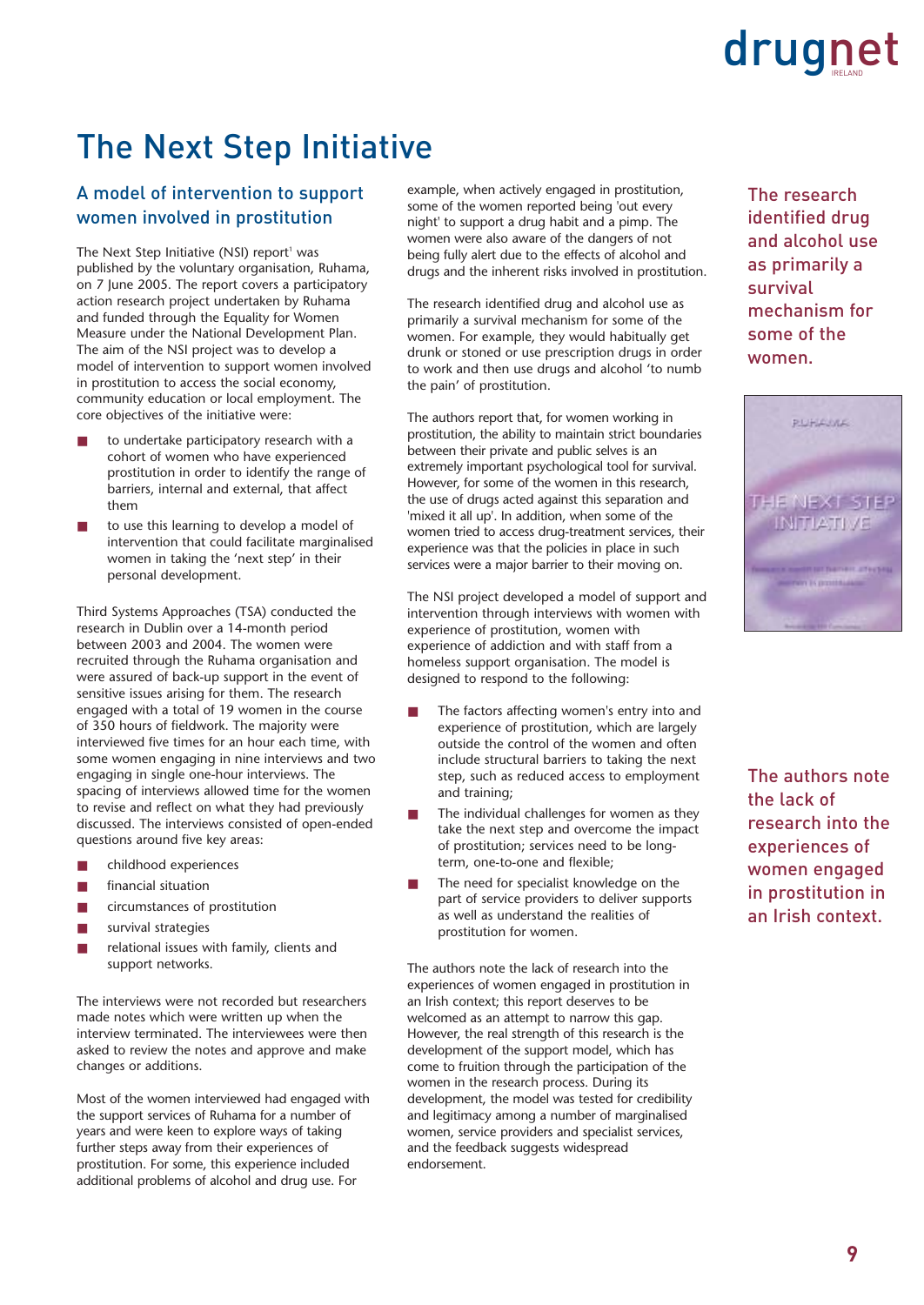### The Next Step Initiative *(continued)*

The authors make a number of recommendations to policy makers, service providers and specialist services on the premise that the model of support and intervention proposed is accepted and endorsed as the optimum means of supporting women involved in prostitution to take the next step in their personal development journey. In essence, the recommendations represent the aspirations of marginalised women who seek to partake in the activities of mainstream society. It is incumbent on generic service providers and specialist services that engage with women in

prostitution to facilitate these aspirations by implementing the model proposed. *(Martin Keane)*

1. TSA Consultancy (2005) *The Next Step Initiative: Research report on barriers affecting women in prostitution.* Dublin: Ruhama.

A copy of the report can be obtained from Ruhama, Senior House, All Hallows College, Drumcondra, Dublin 9. Tel: 01 836 0292; Fax: 01 836 0268; Email: admin@ruhama.ie ; www.ruhama.ie

### Overview 1: Drug-related deaths in Ireland, 1990 to 2002



Opiate-related deaths account for the largest proportion of deaths among drug users in Ireland.

### This publication is the first in a series from the Drug Misuse Research Division of the Health Research Board. Each issue of this new series will provide a comprehensive, objective and reliable review of specific drug-related issues in Ireland. The data presented in this publication describe what is known about drug-related deaths and deaths among drug users in Ireland between 1990 and 2002. The analysis presented is based on data reported to the General Mortality Register, and on ad hoc studies that extracted data from the coroners' records, the Central Treatment List, and the HIV/AIDS surveillance system, and on an epidemic investigation.<sup>1</sup>

### **The main findings are:**

Between 1990 and 1994, there was a small but steady increase in the number of drugrelated deaths, from 7 to 19, reported by the General Mortality Register in Ireland (Figure 1). Between 1995 and 2000, there was a substantial increase, from 43 to 119, and in 2001 there was a considerable decline (to 88) in the number of drug-related deaths. In 2002, the number of drug-related deaths increased marginally (to 91) when compared to 2001.



**Figure 1 Number of direct drug-related deaths in Ireland, by national and by European definition, reported by the CSO, 1990 to 2002 (unpublished data from the vital statistics)**

According to data from the General Mortality Register, almost all drug-related deaths between 1991 and 1994 occurred in Dublin (Figure 2). Between 1995 and 2000, there was a substantial increase in drug-related deaths in Dublin, from 39 to 90, and a steady increase outside the Dublin area, from 4 to 29. In 2001, there was a sharp decrease in the number of drug-related deaths in Dublin (to 55) and a continued increase outside Dublin (to 33 in 2001 and 35 in 2002). These data follow trends in treated problem opiate use.



**Figure 2 Number of direct drug-related deaths in Ireland, by national and by European definition and by place of death, reported by the CSO, 1990 to 2002 (unpublished data from the vital statistics)**

From 1998 to 2001, the annual numbers of opiate-related deaths extracted by Byrne<sup>2</sup> from the Dublin coroners' records were consistently higher than those reported by the General Mortality Register. These variations may be related to differences in the definition of opiate-related deaths applied in each case. The General Mortality Register considers opiate-related deaths to be those occurring as a direct result of opiate use, while Byrne investigated all the coroners' cases that tested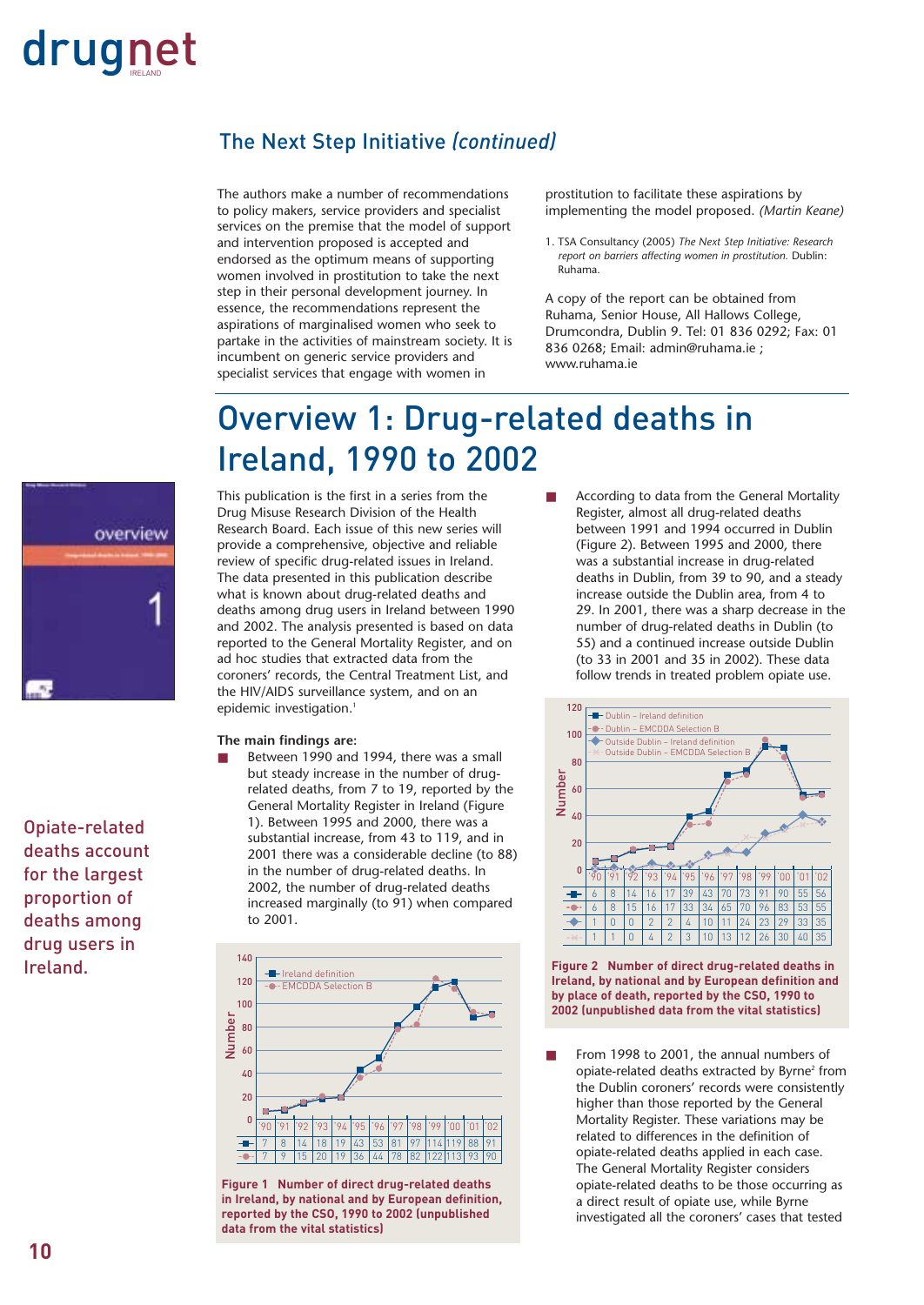### Drug-related deaths *(continued)*

positive for opiate use and so included a broader range of opiate-related deaths.

- Opiate-related deaths account for the largest proportion of deaths among drug users in Ireland. The review of coroners' cases found that polysubstance use was common among drug users who had died.
- According to both the General Mortality Register and Byrne's review of coroners' data, $2,3$  those who died as a result of drug use were older than their counterparts in treatment, indicating an increased risk with age. As expected, more men than women died.
- Following a review of the Dublin coroners' cases, Byrne reported that 13 per cent of drug-related deaths were associated with imprisonment or recent release from prison.
- Injecting drug use is associated with infection and subsequent mortality.
- Deaths as an indirect result of drug use are not systematically documented and have been assessed only in small-scale studies in Dublin. The findings of these studies indicate an underestimate in opiate-related deaths but provide little information on other drugrelated deaths. A system is required to document drug-related deaths and deaths among drug users. *(Jean Long and Ena Lynn)*
- 1. Long J, Lynn E and Keating J (2005) *Drug-related deaths in Ireland, 1990–2002.* Overview 1. Dublin: Health Research Board.
- 2. Byrne R (2001) *Opiate-related deaths investigated by the Dublin City and County Coroners 1998 to 2000.* Dublin: University of Dublin, Addiction Research Centre.
- 3. Byrne R (2002) *Opiate-related deaths investigated by the Dublin City and County Coroners 1998 to 2001,* Briefing No 2. Dublin: University of Dublin, Addiction Research Centre.

### Recording drug treatment in Ireland

Two national registers record drug treatment in Ireland: the first system is an epidemiological database that records demand for treatment for problem alcohol and drug use (known as the National Drug Treatment Reporting System) and the second is an administrative database to regulate the dispensing of methadone treatment (known as the Central Treatment List).

**National Drug Treatment Reporting System** The National Drug Treatment Reporting System (NDTRS) is an epidemiological database on treated problem drug use in Ireland. It was established in 1990 in the Greater Dublin Area and was extended in 1995 to cover other areas of the country. The reporting system was originally developed in line with the Pompidou Group's Definitive Protocol and subsequently refined in accordance with the Treatment Demand Indicator Protocol. The NDTRS is co-ordinated by staff at the Drug Misuse Research Division (DMRD) of the Health Research Board (HRB) on behalf of the Department of Health and Children. Between 1991 and 2003 compliance with the NDTRS required that one form be completed for each person who received treatment for problem drug use at each treatment centre in a calendar year. Since 2004, compliance with the NDTRS requires that the total number of cases in treatment with each treatment provider on 1 January each year is returned to the DMRD and that one form is completed for every case who commences or returns to treatment for problem alcohol or drug use at each treatment centre. Data forms are submitted quarterly. Service providers at drug treatment centres throughout Ireland collect and submit this data. They collect administrative details, demographic characteristics, parameters to measure access to treatment, treatment status (new versus previously treated cases), problem substance use in the month preceding this

treatment contact, risk behaviours (associated with injecting drug use) and initial treatment type.

At national level, staff at the DMRD of the HRB compile anonymous, aggregated data. For the purpose of the NDTRS, treatment is broadly defined as 'any activity which aims to ameliorate the psychological, medical or social state of individuals who seek help for their drug problems'. Treatment options include one or more of the following: brief interventions, addiction counselling, medication-free therapy, alternative therapy, psychiatric treatment, medication (detoxification for problem alcohol, opiate or benzodiazepine use, methadone substitution), and social and occupational reintegration. Clients who attend needle-exchange services are not included in this reporting system. Treatment is provided through residential and non-residential services. Drug treatment data are viewed as an indirect indicator of drug misuse as well as a direct indicator of demand for treatment services. These data are used at national and European levels to provide information on the characteristics of clients entering treatment, and on patterns of drug misuse, such as types of drugs used and consumption behaviours. In addition, the data are used to calculate the performance indicators for the addiction services.

### **Central Treatment List**

The Central Treatment List (CTL) was established under Statutory Instrument No. 225 (Minister for Health and Children 1998) following the *Report of the Methadone Treatment Services Review Group* (1998). This list is administered by the Drug Treatment Centre Board on behalf of the Health Service Executive and is a complete register of all patients receiving methadone (as treatment for problem opiate use) in Ireland. When a person is

Byrne reported that 13 per cent of drug-related deaths were associated with imprisonment or recent release from prison.

NDTRS data are used at national and European levels to provide information on the characteristics of clients entering treatment.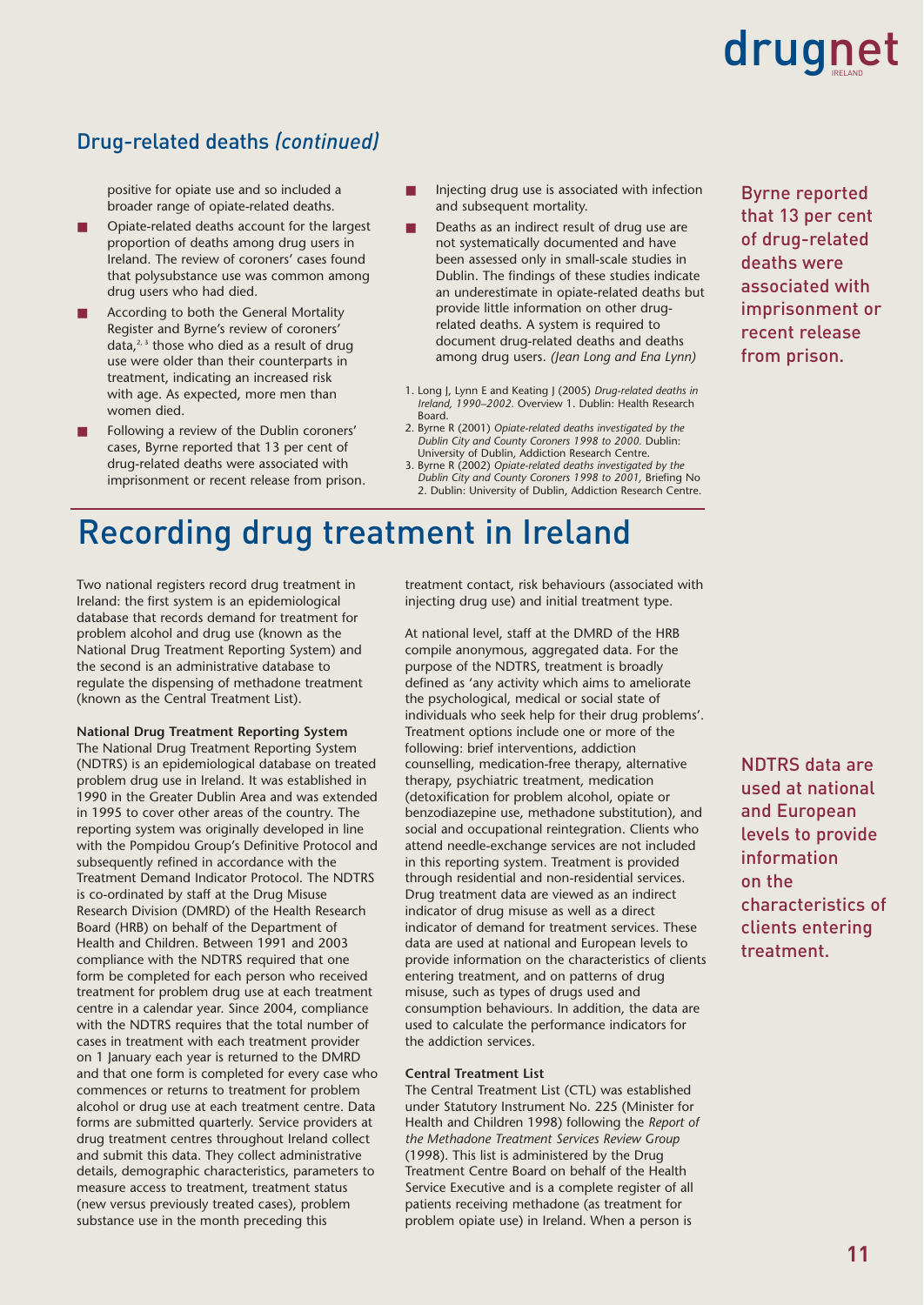

**Practitioners** have a statutory obligation to report the initiation of [methadone] treatment.

### Recording drug treatment in Ireland *(continued)*

considered suitable for methadone detoxification or maintenance, the prescribing doctor applies to the CTL for a place on the list and a unique number is allocated to the client. Therefore, each client can receive their methadone from one source only. Each client's name, address, date of birth, gender, date commenced on methadone, type of methadone treatment, prescribing doctor and dispensing pharmacist are recorded on the List. The CTL is considered complete with respect to the number of clients who start or recommence methadone treatment because general practitioners have a statutory obligation to report the initiation of treatment and, also, they are paid per client in treatment. Once on the List, the current treatment status of the majority of clients can be tracked by means of transfer and exit records.

Figure 1 presents a comparison of the numbers of cases reported to the NDTRS and to the CTL. As expected, the numbers of cases reported to the NDTRS are higher than those reported to the CTL. Between 1991 and 2003 compliance with the NDTRS required that one form be completed for each person who received treatment for problem drug use at each treatment centre in a calendar year, whereas compliance with the CTL requires forms only for those receiving methadone. The difference is not as high as expected because the data in Figure 1 presents all cases reported to each system and it is acknowledged that between 1998 and 2003 there was a large increase in the number of general practitioners providing methadone treatment services in Ireland. The number of general practitioners participating in the CTL is high because it is a statutory requirement and payments are calculated per client treated, but the number of general practitioners participating in the NDTRS is still very low. This deficiency in the NDTRS will be rectified at the end of 2005 when all outstanding data for general practitioners' clients for the period 2001 to 2005 will be returned and included in future publications. It is important to note that the number of cases reported to the CTL presented in Figure 1 represents the total number of individuals treated with methadone in the calendar year, rather than the number in treatment at a single point in time.

Figure 2 presents a comparison of the numbers of new cases reported to the NDTRS and to the CTL.

It is clear that more new (incidence) cases are reported to the NDTRS than to the CTL. The trend in new cases reported to the CTL is falling, while the trend in new cases reported to the NDTRS is rising. The fall in the number of new cases reported to the CTL is influenced by the decrease in opiate use in both the HSE Northern and the HSE South Western Areas (of Dublin), while the increase in new cases reported to the NDTRS is accounted for by an increase in problem cannabis use and, to a much lesser extent, problem cocaine use in Ireland. *(Jean Long)*



**Figure 1 Total number of cases reported to the National Drug Treatment Reporting System and to the Central Treatment List (unpublished data), 1998 to 2003** 



**Figure 2 Number of new cases reported to the National Drug Treatment Reporting System and to the Central Treatment List (unpublished data), 1998 to 2003**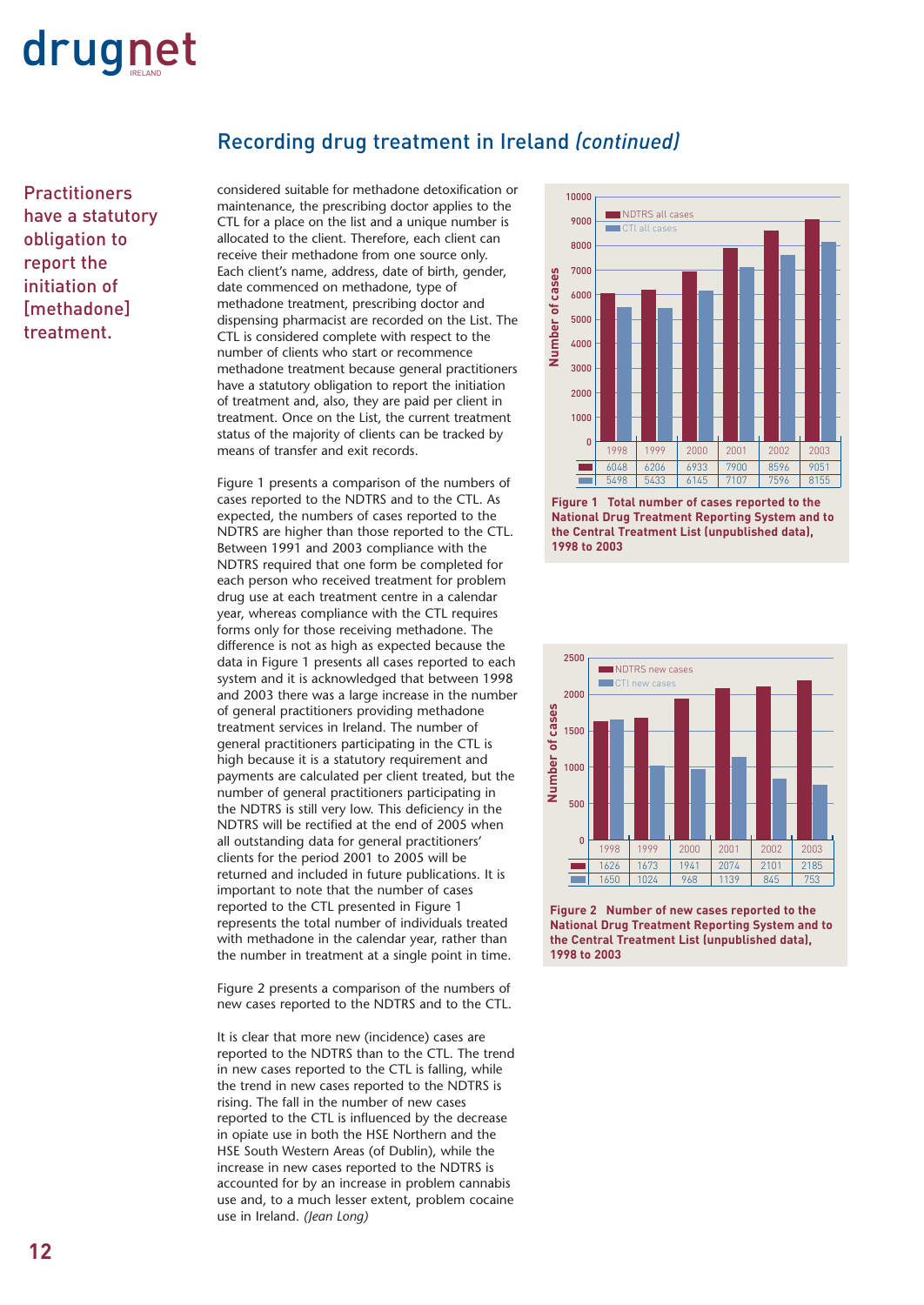### Publication of occasional papers on treated drug use in the HSE Eastern Region and nationally, 1998 to 2002

### **Three occasional papers were published by the Drug Misuse Research Division in this quarter.**

Occasional Paper No. 15<sup>1</sup> provides a description of demand for drug treatment services in the HSE Eastern Region (Dublin, Kildare and Wicklow) provided by the Drug Treatment Centre Board, the HSE East Coast Area (of Dublin and Wicklow), the HSE South Western Area (of Dublin and Wicklow and all of Kildare) and the HSE Northern (Dublin) Area. The total number of cases treated increased by almost 20 per cent in the HSE Eastern Region between 1998 and 2002, with the largest increase occurring in the HSE Northern (Dublin) Area, where numbers rose by 62 per cent, from 1,154 in 1998 to 1,871 in 2002. In the HSE South Western Area, the increase was also considerable, at 50 per cent, from 1,621 in 1998 to 2,407 in 2002. The total number of cases treated by the Drug Treatment Centre Board decreased by more than one quarter in the five-year period. The Drug Treatment Centre Board is a tertiary service which provides advice to referring practitioners on the management of clients with complex problems and provides treatment for clients with more serious drug problems or co-morbid psychiatric illness. Therefore, a number of clients attending this Centre are assessed only and then referred back to their practitioner (with advice on future management) or referred to another more appropriate treatment provider. In the three HSE areas in the HSE Eastern Region, the number of drug treatment services increased, as did the demand for such services.

Occasional Paper No. 162 provides a description of trends in treated problem drug use among cases living in the HSE Eastern Region. Of the 27,674 cases treated for problem drug use and living in the HSE Eastern Region between 1998 and 2002, 4,871 (18%) were treated for the first time. Overall, the total number of cases increased by 23 per cent over the five-year period. There was an increase in the number and proportion of previously treated cases, from 3,815 (75%) in 1998 to 5,324 (85%) in 2002. There was a steady decrease in the number and proportion of new cases, from 1,140 (22%) in 1998 to 790 (13%) in 2002. The increase in the total numbers can be attributed to the fact that the numbers continuing in and returning to treatment were increasing by a larger rate than the number of new cases entering treatment in each year. This suggests that the increased service provision was to a large extent able to cope with demand for drug treatment services from persons living in the HSE Eastern Region. Between 1998 and 2002, opiates were the most common main problem drug reported by both new and previously treated cases in the region. The total number of cases living in the region who reported opiates as their main problem drug increased by 27 per cent, from 4,652 in 1998 to 5,921 in 2002, and opiates dominated the main problem drug profile among treated cases living in this area. The number of new cases treated who reported problem opiate use decreased by 29 per cent, from 912 in 1998 to 648 in 2002. The incidence of treated problem drug use among persons aged between 15 and 64 years living in the HSE East Coast Area (of Dublin and Wicklow) increased by 73 per cent, from 30 per 100,000 in 1998 to 52 per 100,000 in 2002 (Figure 1). The incidence in the HSE South Western Area (of Dublin and Wicklow and all of Kildare) halved, from 129 per 100,000 in 1998 to 63 per 100,000 in 2002 and the incidence in the HSE Northern (Dublin) Area almost halved also, from 136 per 100,000 in 1998 to 71 per 100,000 in 2002.





Occasional Paper No. 173 provides a description of trends in treated problem drug use among cases living in Ireland. The total numbers include 33,391 cases who lived and were treated in Ireland between 1998 and 2002. During the reporting period, opiates were the most frequently reported main problem drug, while cannabis was the second most frequently reported main problem drug by treated cases in Ireland. The number of new cases treated who reported problem opiate use decreased by 21 per cent, from a peak of 922 in 1999 to 729 in 2002. The number of new cases treated who reported problem cannabis use increased by 144 per cent, from 379 in 1998 to 925 in 2002. The number of new cases treated who reported cocaine as their main problem drug,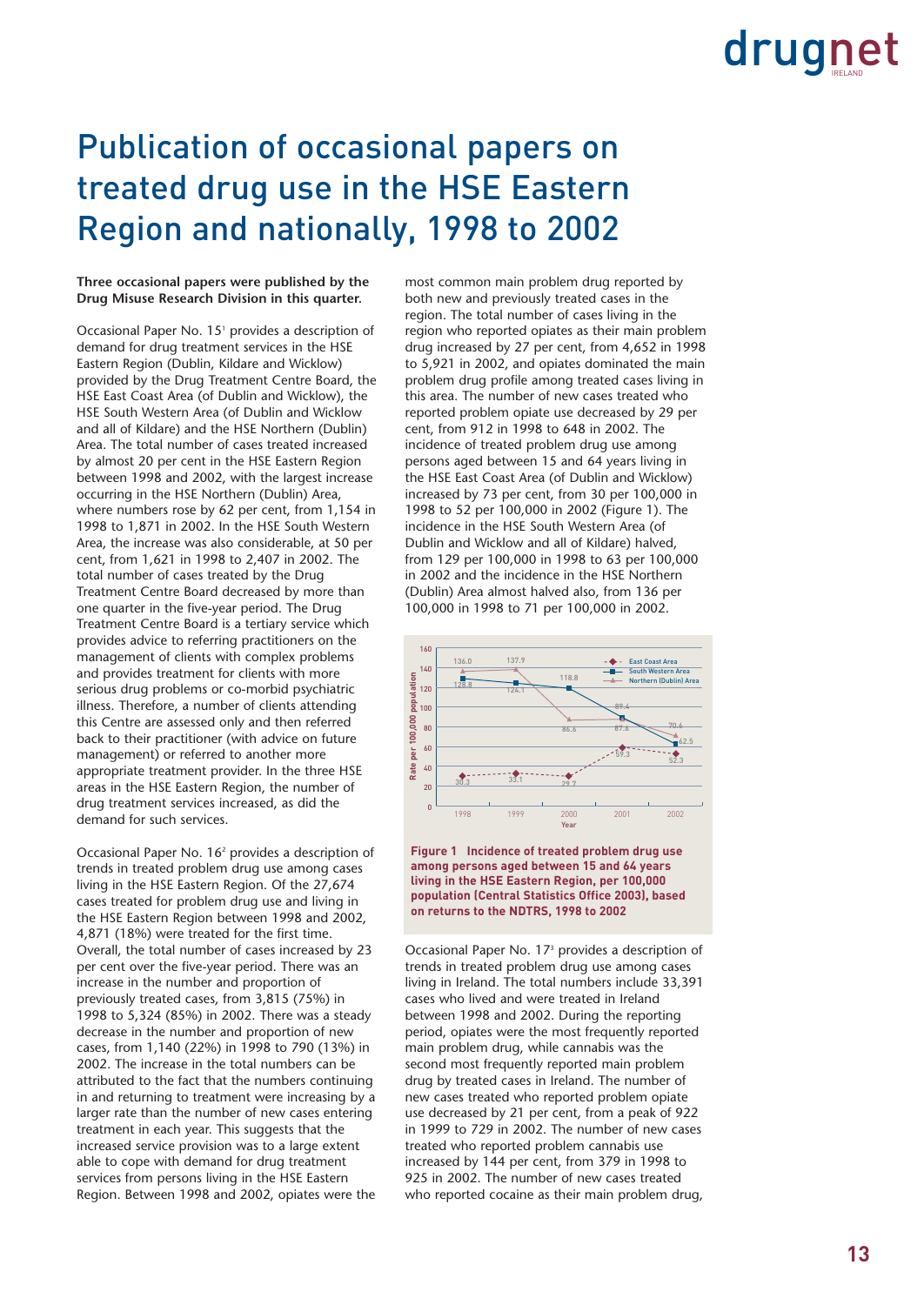



### Papers on treated drug use *(continued)*

**Figure 2 Average annual incidence of treated problem drug use among persons aged 15 to 64 years living in Ireland, by HSE area, based on returns to the NDTRS per 100,000 of the population, 1998 to 2003 (Central Statistics Office 2003)**



though small, increased consistently between 1999 and 2002. The incidence rates of treated problem drug use among persons aged between 15 and 64 years living in Ireland, expressed per 100,000 of the population, were examined by county for the period 1998 to 2002 (Figure 2). The incidence rates were highest in Carlow, Dublin and Waterford (with over 100 cases per 100,000 of the population aged 15 to 64 years), followed by Cork, Louth, Meath, Westmeath, Sligo, Tipperary and Limerick (with between 50 and 99 cases per 100,000). Excluding Sligo, the incidence rates

were lowest in western counties (with between 10 and 19 cases per 100,000). *(Jean Long)*

- 1. Kelly F, Lynn E and Long J (2005) *Treatment demand in the Health Service Executive Eastern Region, 1998 to 2002.* Occasional Paper No. 15. Dublin: Health Research Board.
- 2. Kelly F, Long J and Lynn E (2005) *Trends in treated problem drug use in the Health Service Executive Eastern Region, 1998 to 2002.* Occasional Paper No. 16. Dublin: Health Research Board.
- 3. Long J, Lynn E and Kelly F (2005) *Trends in treated problem drug use in Ireland, 1998 to 2002.* Occasional Paper No. 17. Dublin: Health Research Board.

### **Fionnola Kelly**

In mid July, Fionnola Kelly left the Drug Misuse Research Division where she had worked as an analyst on the National Drug Treatment Reporting System since January 2003. She is working as a data manager at the Economic and Social Research Institute. Fionnola made a significant contribution to the NDTRS where she participated in the collection of the backlog of data for 2001 and 2002, a substantial revision of the NDTRS protocol and the development of a computerised data-entry programme.

Fionnola managed data collection for the HSE areas outside the Eastern Region and will be missed by her data co-ordination colleagues in these areas. Fionnola co-authored a number of occasional papers and was the lead author for Occasional Papers 15 and 16. Her colleagues at the DMRD will miss Fionnola's friendly, helpful and thoughtful approach to her work on the NDTRS.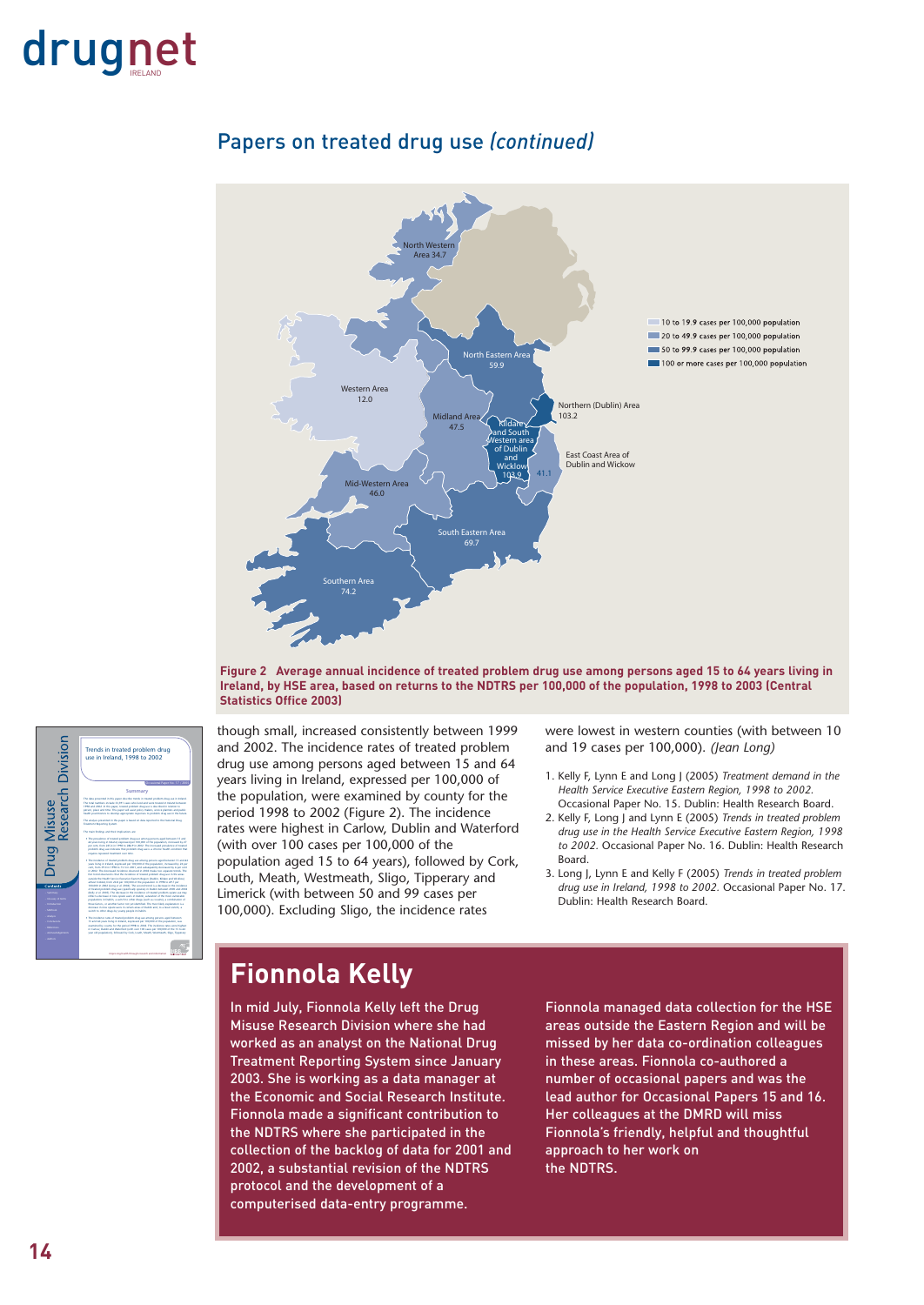### Prison rules provide for mandatory drug testing

The Minister for Justice, Equality and Law Reform, Mr Michael McDowell TD, announced the publication of new draft prison rules in June. The rules deal with all aspects of prison life, including accommodation, visiting rights, discipline, health and education. The existing prison rules date back to 1947.

The new rules make provision for the introduction of compulsory or mandatory drug testing (MDT) of prisoners, a commitment in the 2001 Agreed Programme for Government between Fianna Fáil and the Progressive Democrats.

Section 28 (5) (a) of *Prison Rules 2005* states: 'In the interest of good order, safety, health and security and in accordance with directions set down by the minister, a prisoner … shall, for the purpose of detecting the presence or use of an intoxicating liquor or any controlled drug … provide all or any of the following samples, namely – urine, saliva, oral buccal transudate, hair.' The announcement comes at a time of increased debate as to the merits of MDT. The Irish Penal Reform Trust (IPRT) has consistently opposed the introduction of MDT. Speaking to *Drugnet Ireland,* Rick Lines, executive director of the IPRT, said: 'such testing increases heroin use among prisoners, increases injecting and the risk of HIV and hepatitis C transmission through shared syringes, reduces the uptake of voluntary drug treatment by prisoners, and wastes money that could be better spent on more effective drug programmes'.

In Scotland, recent media speculation suggests that Scottish prison chiefs are to scrap compulsory drug testing owing to concerns that it may be encouraging increased heroin use.<sup>1</sup> Fears have arisen that, as heroin stays in the urine for only three days – a shorter time period than for drugs such as cannabis, which may be detected for ten days or more – inmates are increasingly using heroin to avoid detection. Under current rules in Scotland, at least 10 per cent of prisoners are tested every month.

A programme of MDT based on urine analysis was implemented in all prisons in England and Wales in March 1996. The aims of the programme are to monitor drug taking in custody, to deter prisoners from misusing drugs and to identify individuals in need of treatment. Tests undertaken include the random testing of a proportion of prisoners in each prison each month. A recent Home Office study considered the impact and effectiveness of

the programme.<sup>2</sup> The Prison Service commissioned the research to determine how effectively the programme was achieving its aims and specifically to determine whether MDT was encouraging prisoners to use more harmful drugs such as heroin to avoid detection.

Over 2,000 prisoners were interviewed for the Home Office study between 2001 and 2002. Prison staff were also asked their views about the programme and MDT data were analysed. Findings were compared with an earlier prison survey. Among the main findings are:

- Drug use as measured by monthly random tests in prisons was found to correlate with prisoners' self-reported drug use.
- Since mandatory drug testing was introduced, the use of cannabis in prison had declined while heroin use had remained fairly stable.
- One per cent of prisoners surveyed had stopped using cannabis and started using heroin since beginning their sentence, but fear of detection by random testing was only one factor affecting this behaviour.
- Procedures for referrals to treatment following a positive random test were under-used.

The overall conclusion reached by the study is that MDT, along with other strategies, has substantially reduced cannabis use within prisons but has had little effect on the use of heroin. The study suggests that prisoners know that heroin is less easily detected than cannabis. If the objective of MDT is to reduce heroin use in prison, this study suggests that its impact will be minimal. A possible reason for this, as the study concludes, is that 'current use of heroin is more clearly influenced by previous and persistent use … [and that] some prisoners with a high level of dependence before coming to prison are likely to be impervious to any kind of sanction'.3 *(Johnny Connolly)*

- 1. Prison drug tests 'failing to have impact'. *The Scotsman,* 22 April 2005.
- 2. Singleton N *et al.* (2005) *The impact of mandatory drug testing in prisons.* Home Office Online Report 03/05. www.homeoffice.gov.uk/rds/pdfs05/rdsolr0305.pdf For a summary of the findings see Home Office Research Development and Statistics Directorate (2005) *Findings 223* www.homeoffice.gov.uk/rds/pdfs05/r223.pdf
- 3. *Findings 223, p.4.*

### Media speculation suggests that Scottish prison chiefs are to scrap compulsory drug testing owing to concerns that it may be encouraging increased heroin use.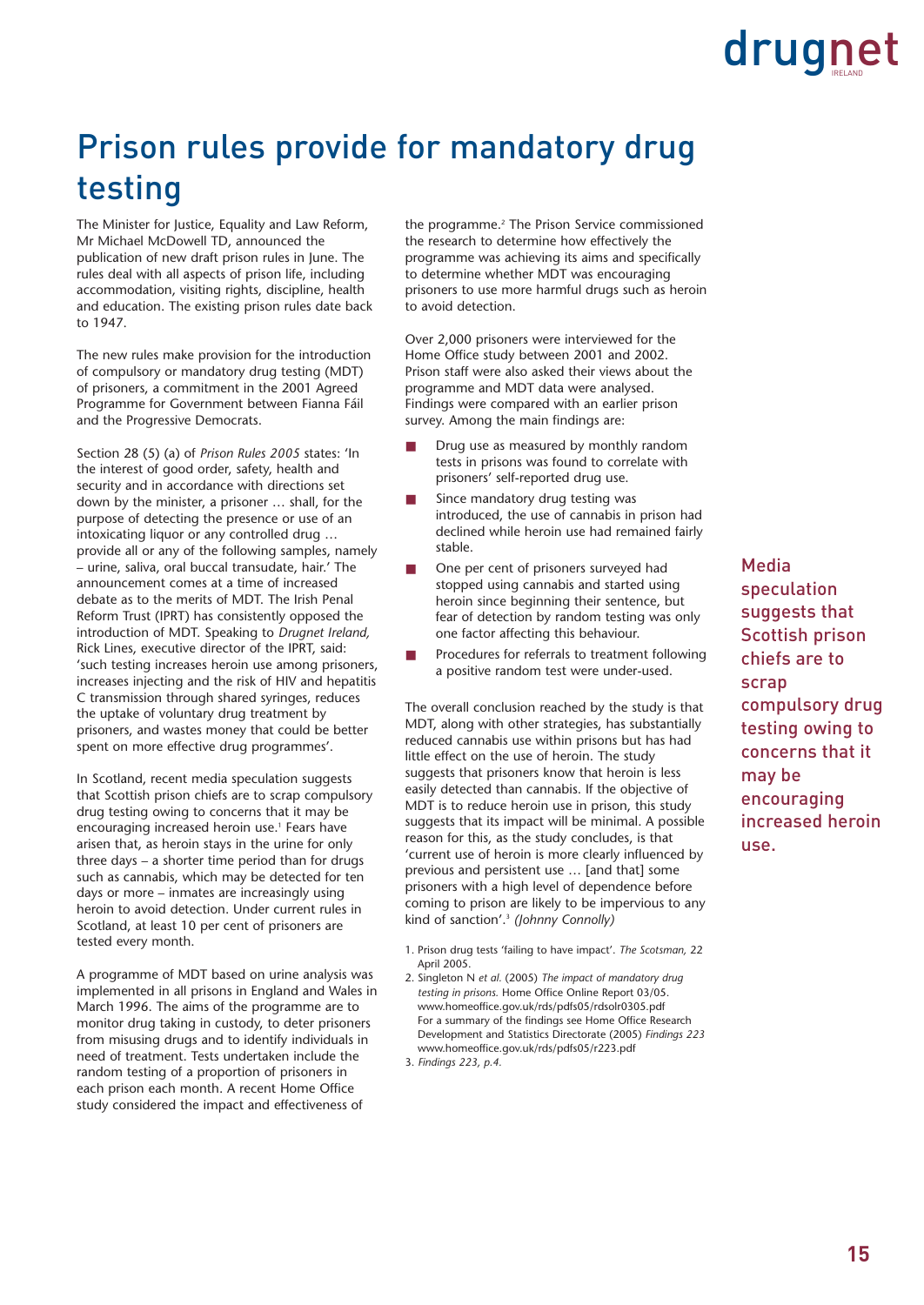### Review of the Methadone Treatment Protocol

In 2002, the Department of Health and Children requested the Methadone Prescribing Implementation Committee to review the Methadone Protocol that was introduced in October 1998. The review was released in June 2005.1

According to the review, there were 6,883 people receiving methadone treatment in Ireland at the end of December 2003.

As part of the review, submissions were invited from interested parties and 46 submissions were received in September 2002. The submissions were analysed to identify themes, and recommendations were made to address the themes identified.

The **themes** and associated recommendations were:

- **Breadth of representation on the Methadone Prescribing Implementation Committee** A number of submissions identified the need to invite representatives from the community, service users, the voluntary sector, the Drug Treatment Centre Board, the former Area Health Boards and the Irish Psychiatric Association on to the committee. The committee will invite representatives of the Drug Treatment Centre Board, the former Area Health Boards and the Irish Psychiatric Association to be represented on the committee.
- **Revising aspects of the regulations** Several submissions requested revisions to the prescribing of methadone. None of these suggestions were taken on board as it would mean re-writing the regulations.
- **Clients' experiences of methadone treatment services** Clients attending methadone treatment programmes requested that all clients should participate in the planning of their treatment, stable clients should not need to attend weekly, individual appointment times should be given to clients, clients continuing to use drugs chaotically should be treated separately from more stable clients, and the issue of privacy with respect to urinalysis should be addressed. The committee recommended that it would be more appropriate to address these issues through the service users' charter in each HSE area.
- **Issues pertaining to general practitioners** A number of submissions stated that there is a need to take a co-ordinated approach to methadone treatment outside the HSE Eastern Region and to increase the recruitment of level 1 and level 2 general practitioners throughout the country. The committee will review the role of the National General Practitioner Co-ordinator to ensure

greater support to the areas outside the Eastern Region. A small number of general practitioners requested an increase in the number of clients that a practitioner is permitted to treat. The committee will deal with such requests on an individual basis. It was suggested that training on treating opiate misuse be included in undergraduate and postgraduate medical training. In addition, it was suggested that specialist methadone training should continue and that completion of such training should be one of the criteria for GMS posts in deprived areas. These ideas were welcomed by the committee and will be recommended to the relevant authorities. It was also suggested that general practitioners be given the resources to comply with the requirements of the National Drug Treatment Reporting System. Such compliance is a condition of the general practitioners contract negotiated in 2003.

- **Issues pertaining to pharmacists** Pharmacists requested joint training with other health professionals, which the committee considered a useful suggestion. The need to increase the recruitment of pharmacists was raised. The committee recommended the employment of a liaison pharmacist for the HSE areas outside the Eastern Region. Some pharmacists requested routine hepatitis B vaccination; this is available free from the HSE to all participating pharmacists and their staff. Pharmacists and clients raised the issue of security and privacy in pharmacies. The committee reported that these issues were outside their remit as they had resource implications, and noted that grants were available through the HSE for upgrading premises. Some pharmacists reported that a regular client might present to a pharmacy without a prescription and the pharmacists experienced a dilemma: to follow the regulations, or to fulfil their duty of care to the client. The committee took a pragmatic view, stating that the pharmacist should provide the previously prescribed treatment, document the experience and ensure the client sought an up-dated prescription as soon as possible. Actions should be taken to prevent its occurrence if this practice is repeated on a regular basis.
- **Co-ordination between services and continuity of care for clients** According to the text of the submissions, the lack both of co-ordination between psychiatric services and drug treatment services and of continuity of care between prison services and drug treatment services needed to be addressed. The committee agreed with these statements and welcomed the establishment of a national committee to develop protocols for transfer of clients between the prison services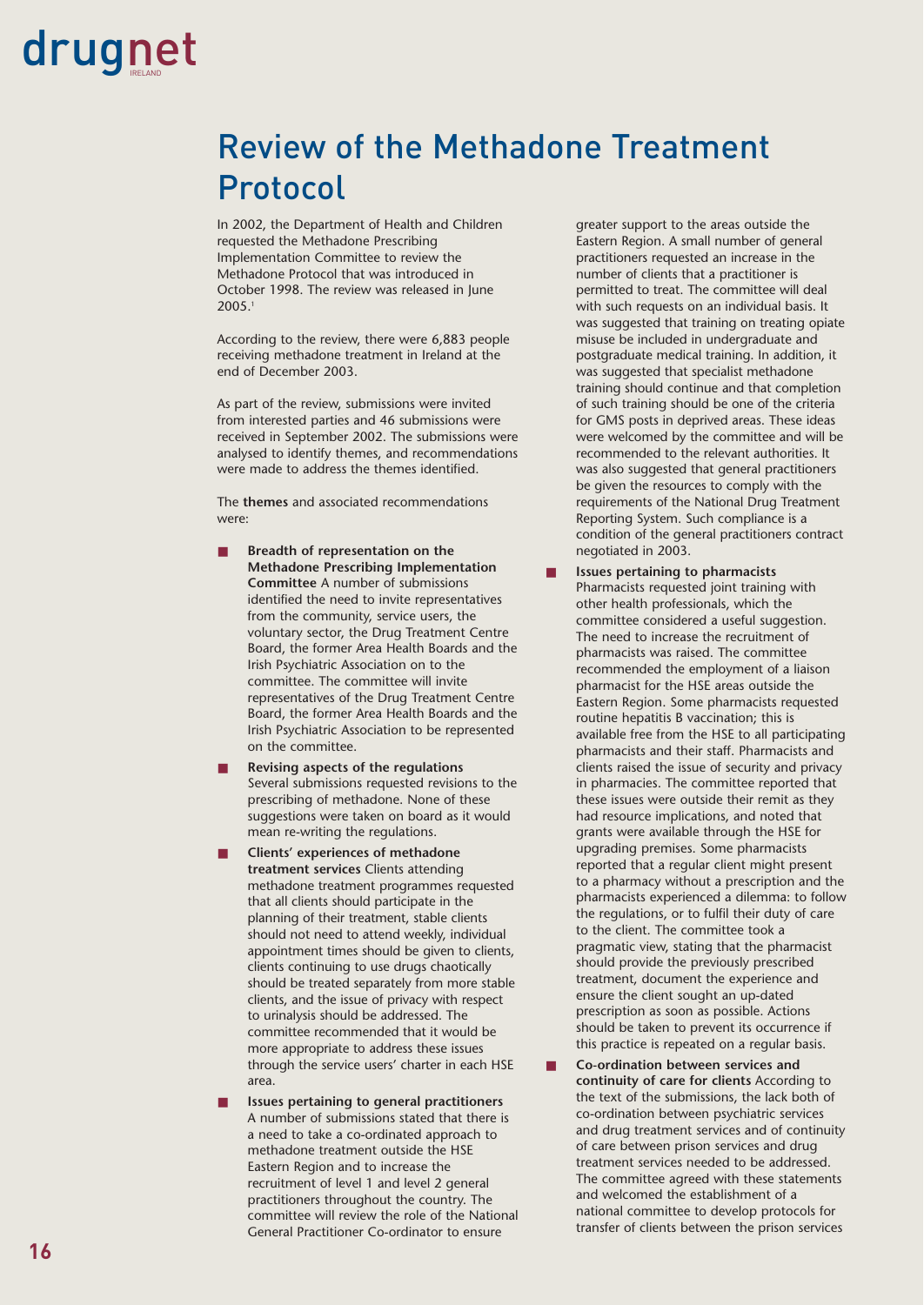### Methadone Treatment Protocol *(continued)*

- and the HSE. The committee stated that structures should be developed to ensure that clients on methadone treatment who require psychiatric treatment are not at a disadvantage.
- **Guidelines for the management of young drug users** Guidelines for the management of opiate users aged under 18 years were requested; these will be provided by the Department of Health and Children's working group in the near future.

There were 19 recommendations in the Methadone Protocol, of which 12 were completely implemented by the end of 2004, four were almost completely implemented and the remaining three required some further work. The three requiring further work related to service provision, including the range of services, the link between treatment services and general practitioners, and pharmacists' contracts. *(Jean Long)*

1. Department of Health and Children (2005) *Review of the Methadone Treatment Protocol.* Dublin: Department of Health and Children.

### Substance misuse in the HSE South Eastern Area

The Health Service Executive (HSE) South Eastern Area published its annual report entitled *Data coordination overview of drug misuse 20041* in June 2005. The report comprises three sections: treatment services, education and prevention, and supply and control.

### **Treatment services**

This section analyses data collected from statutory and voluntary drug and alcohol treatment agencies, acute general hospitals and psychiatric hospitals located in the HSE South Eastern Area. The data from the drug and alcohol treatment services are returned to the National Drug Treatment Reporting System. The key findings reported are:

The total number of contacts with treatment services increased by 80 per cent over a fiveyear period, from 1,418 in 2000 to 2,549 in 2004 (Figure 1).<sup>1,2</sup> Contacts with treatment services include those by clients continuing in treatment from the previous year, clients who were assessed but not treated, clients who were treated and concerned persons. The increase over the five-year period was evident among both male and female clients (Figure 1).



**Figure 1 Number of contacts with treatment services in the HSE South Eastern Area, 2000–2004**

- In 2004, 8 per cent of all clients treated in the south-east were under the age of 18 years, while 32 per cent of clients attending the services were aged between 20 and 29 years.
- Alcohol, followed by cannabis, were the most common main problem substances for which treatment was sought from 2000 to 2004 (Figure 2).
- Of the clients who had used a drug, 40 per cent reported that cannabis was the first drug ever used.
- In 2004, 32 per cent of clients did not report using a secondary substance. The main substances of secondary use were alcohol, cannabis and ecstasy.



**Figure 2 The three most common main problem drugs reported by cases treated in the HSE South Eastern Area, 2000–2004**

In 2004, almost 60 per cent of clients treated for alcohol and two-thirds of clients treated for a drug as their main problem substance were treated for the first time (Figure 3).

The total number of contacts with treatment services increased by 80 per cent over a five-year period.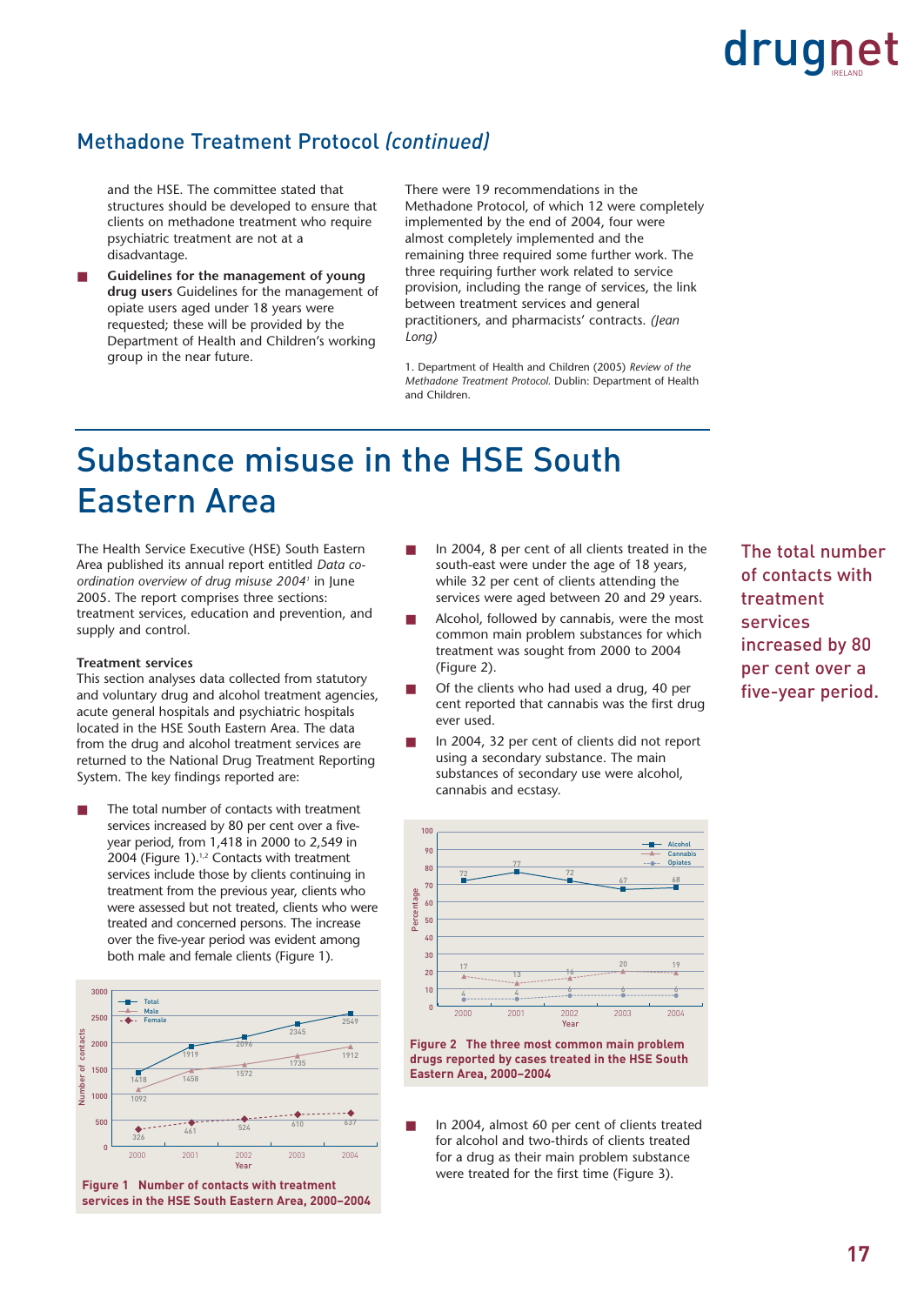

Substance misuse in the HSE South Eastern Area *(continued)*

Alcohol, followed by cannabis, were the most common main problem substances for which treatment was sought from 2000 to 2004.



**Figure 3 Percentage of cases treated for problem alcohol or drug use in the HSE South Eastern Area in 2004**

- In 2004, 111 (5%) cases had injected a substance. Of those who had injected, 39 (31%) had shared injecting equipment.
- In 2004, 151 concerned persons contacted both statutory and non-statutory services in the south-east. The majority of concerned persons were female (78%).
- Based on data received from the Hospital In-Patient Enquiry (HIPE) Scheme:
	- There were 2,155 cases admitted to acute hospitals in the HSE South Eastern Area for one of the following diagnoses:
		- alcoholic psychosis
		- drug psychosis
		- alcohol dependence syndrome
		- drug dependence
		- non-dependent abuse of drugs.
	- Seventy-three per cent of treated cases were male.
	- In 2003, 28 per cent of all cases admitted to an acute hospital for a drug- or alcoholrelated illness resided in Wexford.
	- Over 70 per cent had a diagnosis of nondependent abuse of drugs and almost onefifth had a diagnosis of alcohol dependence.
- In 2003, the National Psychiatric In-Patient Reporting System reported that there were 541 admissions with an alcohol disorder and 116 admissions with a drug disorder to a psychiatric unit located in the HSE South Eastern Area.

#### **Education and prevention**

Community-based drugs initiatives were set up in the south-east to support local communities in increasing their awareness of drug-related issues and to assist in developing strategies to reduce the demand for drugs in the community. There were a total of 448 individual contacts with these services in 2004. The majority of contacts (53%) were from people concerned about someone else's alcohol or drug use.

### **Supply and control**

The information in this section focuses on the 530 cases referred to the probation and welfare services in the south-east for a drug- or alcohol-related offence during 2004. Of these 530 cases:

- Eighty-six per cent were male.
- Seven per cent were under 18 years and 62 per cent were aged between 18 and 29 years.
- Waterford had the highest percentage by county, at 29 per cent.
- The majority (56%) were referred because of an alcohol-related offence.

Data presented in *An Garda Síochána Annual Report 2003* indicate that 1,631 persons were prosecuted for drugs offences in the south-east in 2003. This represented 27 per cent of the national figures.

This overview is a comprehensive report that examines in detail alcohol- and drug-related data collected in the HSE South Eastern Area; such data is useful for planning responses in the area. It is recommended that other Health Service Executive areas follow the example of the south-east and publish such data on an annual basis. *(Fionnola Kelly and Jean Long)*

- 1. Kidd M (2005) *Data co-ordination overview of drug misuse 2004.* Waterford: HSE South Eastern Area.
- 2. Data for the years 2000 to 2003 from the annual Data co-ordination overview of drug misuse reports compiled by M Kidd and published by the South Eastern Health Board between 2001 and 2004.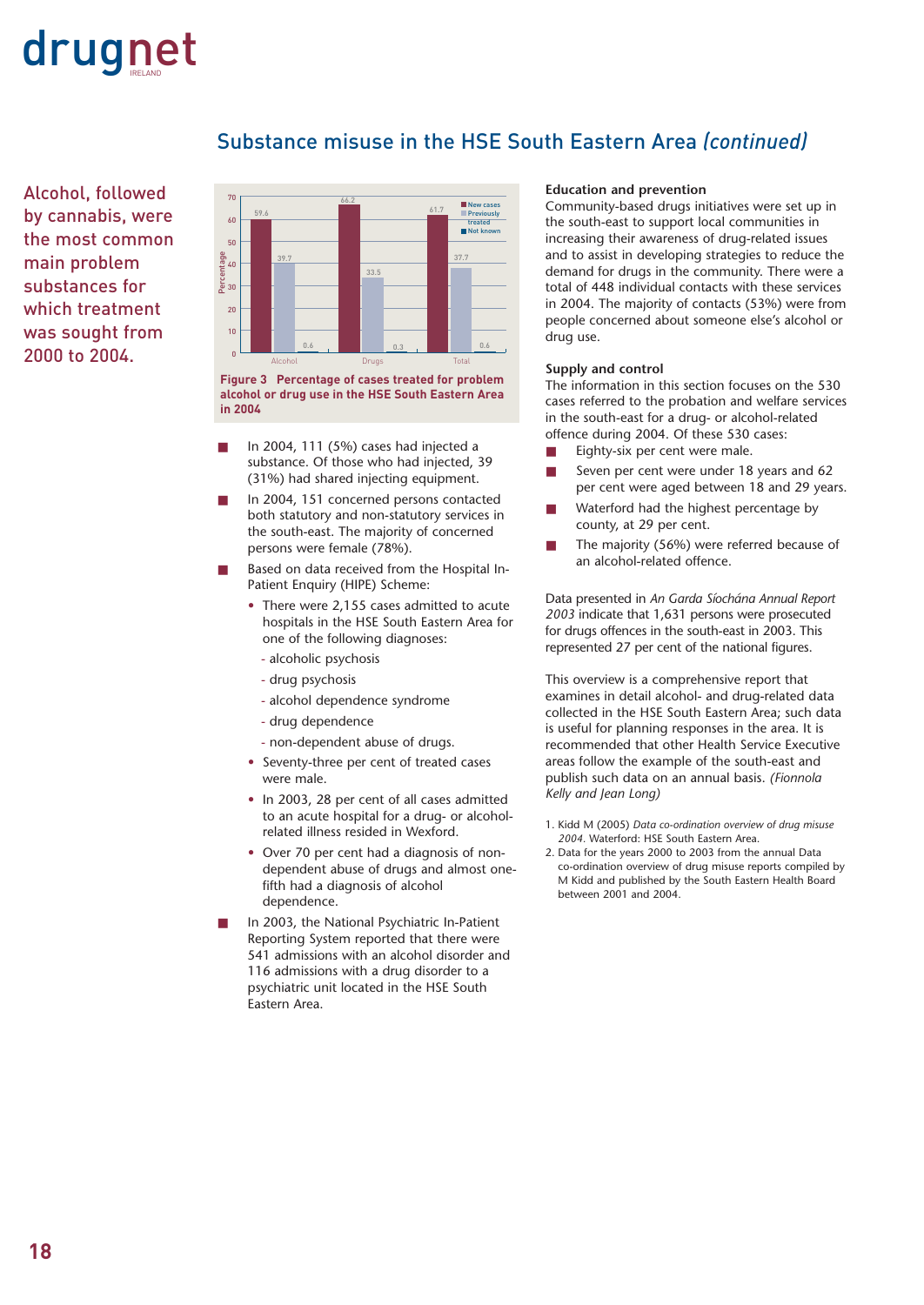### Joint Oireachtas Committee report on cocaine addiction

On 6 July 2005, the Joint Oireachtas Committee on Arts, Sport, Tourism, Community, Rural and Gaeltacht Affairs launched its seventh report entitled *The treatment of cocaine addiction, with particular reference to the Irish experience.*<sup>1</sup>

Cecilia Keaveney, TD and chair of the Joint Committee, welcomed the audience to the launch and thanked the authors of the report, Dr Siobhán Barry, clinical director, and Ms Elizabeth Lawlor, senior clinical psychologist, both of the Cluain Mhuire Service.

The report includes information on the consequences of cocaine use, the usage of cocaine in Ireland and the Irish experience of managing cocaine addiction, and gives recommendations for preventative strategies and evidence-based treatment. According to the authors, lifestyles associated with cocaine use include poor nutrition, polysubstance use and criminality. The effects of cocaine on the body are cumulative and may result in fatal cardiovascular events. The report states that suicide is the cause of death in up to 10 per cent of cocaine-related deaths.

### **Irish patterns of cocaine use indicate:**

- Cocaine is used predominantly during early adult life.
- More males than females use cocaine.
- There is increased availability and use of cocaine.
- Cocaine use is not confined to the Dublin region.
- Data from the National Drug Treatment Reporting System indicate that cocaine is mainly reported as a second, third or fourth problem drug for clients seeking treatment for drug misuse.

### **A snapshot of the Irish experience of managing cocaine addiction indicates:**

- Although the number of clients seeking treatment who report cocaine as their main problem drug has increased, the total number is small. Clients do not seek treatment for one of two reasons: either they do not perceive themselves as requiring treatment or they think existing treatment services are inappropriate for their needs. This highlights the challenge for the drug treatment services to change what has historically been a predominantly opiate-focused treatment system into one that meets the needs of cocaine and polydrug users.
- Many service providers are attempting to provide some level of service for cocaine users, which is increasing the pressure on existing services.
- Training on evidence-based treatment for service providers is needed immediately.

In relation to treatment options, the authors highlight the need for a holistic approach based on the needs of the individual client. This involves dealing with medical, psychological and social problems and includes complementary therapies.

#### **Recommendations of the report include:**

- 1. Preventative strategies, which embrace health promotion, provide basic factual information and offer specific psycho-education to expose the misconceptions about cocaine.
- 2. A qualitative study of cocaine use identifying and exploring the distinct needs of people who use recreational cocaine and people who are polysubstance users.
- 3. Resources to facilitate assessment for clients presenting for treatment for problem cocaine use which include:
	- basic physical assessment, including
	- cardiovascular screening
	- $\bullet$  formal substance misuse assessment psychological assessment, for example, motivational interviewing
	- psychiatric assessment.
- 4. A pyramid of interventions comprising:
	- drug-free outpatient care for clients who have a relatively small cocaine use problem, at the base
	- a logical and sequential programme of detoxification for clients addicted to a wide range of substances, which includes psychological care, social intervention, practical education or occupational opportunities and complementary therapies, as the second tier
	- residential after-care programmes of significant duration which offer a wide range of intervention to assist clients who are at particular risk of relapse, at the apex.
- 5. An outpatient-based, relapse-prevention programme to which self-referral for those who relapse would be encouraged.

Social reintegration was outside the scope of this report. As chair of the Joint Committee, Cecilia Keaveney outlined the committee's present role as that of seeking the allocation of resources to implement the recommendations of this report. *(Ena Lynn)*

1. Joint Committee on Arts, Sport, Tourism, Community, Rural and Gaeltacht Affairs (2005) *The treatment of cocaine addiction, with particular reference to the Irish experience.* Dublin: Stationery Office.

This publication can be purchased directly from Government Publications Sales Office, Sun Alliance House, Molesworth Street, Dublin 2, or by mail order from Government Publications, Postal Trade Section, 51 St Stephen's Green, Dublin 2, Tel 01- 476834/35/36/37.

The effects of cocaine on the body are cumulative and may result in fatal cardiovascular events.

In relation to treatment options, the authors highlight the need for a holistic approach based on the needs of the individual client.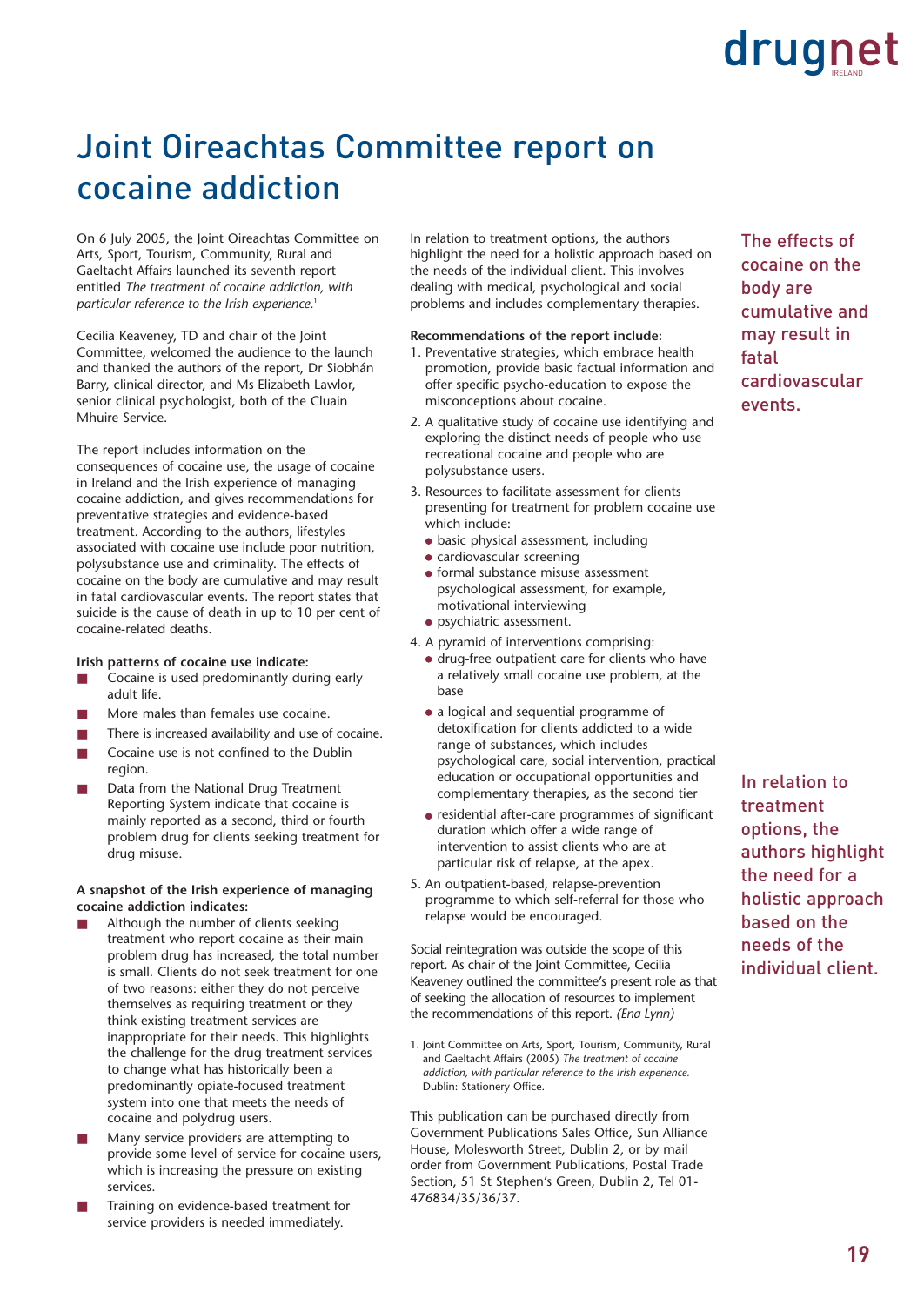### In brief

In March/April 2005 the **Health and Safety Authority** conducted an *Inspection Programme in Accident and Emergency Units* in selected Irish hospitals. The incidence of violence faced by A&E workers in contact with people in distress, including those suffering from alcohol or substance abuse, was found to be high. This finding was the subject of a Private Member's Motion in Dáil Éireann on 10/11 May 2005. **www.hsa.ie/www.oireachtas.ie**

On 3 May 2005 the **Special Residential Services Board** published a report on research into the impact of placement in special-care-unit settings on the 'wellbeing' of young people and their families. The majority of young people placed in the special-care units had a history of entrenched family difficulties and consequent social and emotional problems placing them 'at risk', which covered a wide range of behaviour and social and emotional circumstances including drug use and misuse. The report indicates that the approach in special care is having a positive impact on children. **www.srsb.ie**

In May 2005 *The Children's Court: A Children's Rights Audit,* based on a study of almost 1,000 cases in Children's Courts in Dublin, Cork, Limerick and Waterford, was published. The report, by Dr Ursula Kilkelly of the Faculty of Law, University College Cork, concluded that in many cases the courts do not appear to appreciate the complexity of the issues facing the child, including substance abuse and alcohol and drug addiction, and that detention is being increasingly used because of a lack of support and early intervention for young offenders.

In May 2005 the **World Health Organization (WHO)** released a *Status Paper on Prisons, Drugs and Harm Reduction.* The paper summarises the evidence for actions that will reduce the health-related harm associated with drug dependence, indicating that harm reduction measures can be safely introduced into prisons, and that such measures help prevent the transmission of HIV/AIDS. **www.euro.who.int/**

On 14 June 2005 *Guidelines regarding drug dealing on or in the vicinity of licensed premises* were launched. Drawn up by An Garda Síochána, members of the licensed trade and the Department of Health and Children, this publication was an initiative under the National Drugs Strategy (Action 27).

At its 16–17 June 2005 meeting (10255/05 CONCL 2), the **European Council** approved the EU Drugs Action Plan (2005–2008). Noting with deep concern the increase in the incidence of HIV/AIDS in the member states, in neighbouring countries and worldwide, the Council recalled the importance of active co-operation between member states and the European Commission to, among other things, improve access for intravenous drug users to prevention, dependency treatment and harm reduction services. **www.europa.eu.int** 

In June 2005 **UNAIDS** released a policy position paper entitled *Intensifying HIV Prevention.* Regarding preventing transmission of HIV through injecting drug use, the

policy calls for a comprehensive, integrated and effective system of measures including the full range of treatment options, the implementation of harm-reduction measures, voluntary confidential HIV counselling and testing, prevention of sexual transmission of HIV among drug users, and access to primary healthcare and to antiretroviral therapy. Such an approach is to be based on promoting, protecting and respecting the human rights of drug users. **www.unaids.org/** 

On 1 July 2005 the commencement order for the **Safety, Health and Welfare at Work Act 2005** was signed. The Act comes into force on 1 September 2005. The provisions for testing employees for use of intoxicants, including alcohol and/or drugs, will not come into force until the Health and Safety Authority has consulted the Social Partners and other interested groups. The regulations governing testing will bring in the requirement in safety-critical situations and then only on a sectoral basis. **www.hsa.ie** 

On 22 July 2005 the **Irish Society for the Prevention of Cruelty to Children (ISPCC)** launched a new strategy entitled *Citizen Child.* The strategy sets out five targets in response to what are identified as the key changes and challenges in Irish society impacting on childhood, including alcohol and drug misuse owing to growing social isolation, family dysfunction and personal emotional and psychological difficulties. **www.ispcc.ie** 

On 25 July 2005 the third *Annual Government Progress Report on the Implementation of the Programme for Government* was published. It reports on drug-related measures under four headings: Building an Inclusive Society, Crime, Tackling Drug Abuse, and Regenerating Disadvantaged Communities. **www.taoiseach.gov.ie** 

In July 2005 *Eurobarometer 63,* the most recent issue in a series reporting on a twice-yearly survey of public opinion in the European Union, for which the field work was conducted in May/June 2005, was published. Asked to select the three actions that the EU should follow, in order of priority, from a list of 16 possible actions, the aggregate response from the 25 member states showed that 'fighting organised crime and drug trafficking' was ranked fourth, after 'fighting unemployment', 'fighting poverty and social exclusion' and 'maintaining peace and security in Europe'. UK respondents ranked 'fighting organised crime and drug trafficking' as the top priority for action; respondents in Ireland, Cyprus and Estonia ranked it second, after 'fighting poverty and social exclusion'. The Irish ranking shows a change from the results reported in *Eurobarometer 62,* for which the field work was conducted in October/November 2004. On that occasion Irish respondents ranked 'fighting organised crime and drug trafficking' as the top priority for action, just ahead of 'fighting poverty and social exclusion'.

**http://europa.eu.int/comm/public\_opinion/index\_en. htm** 

*(Compiled by Brigid Pike)*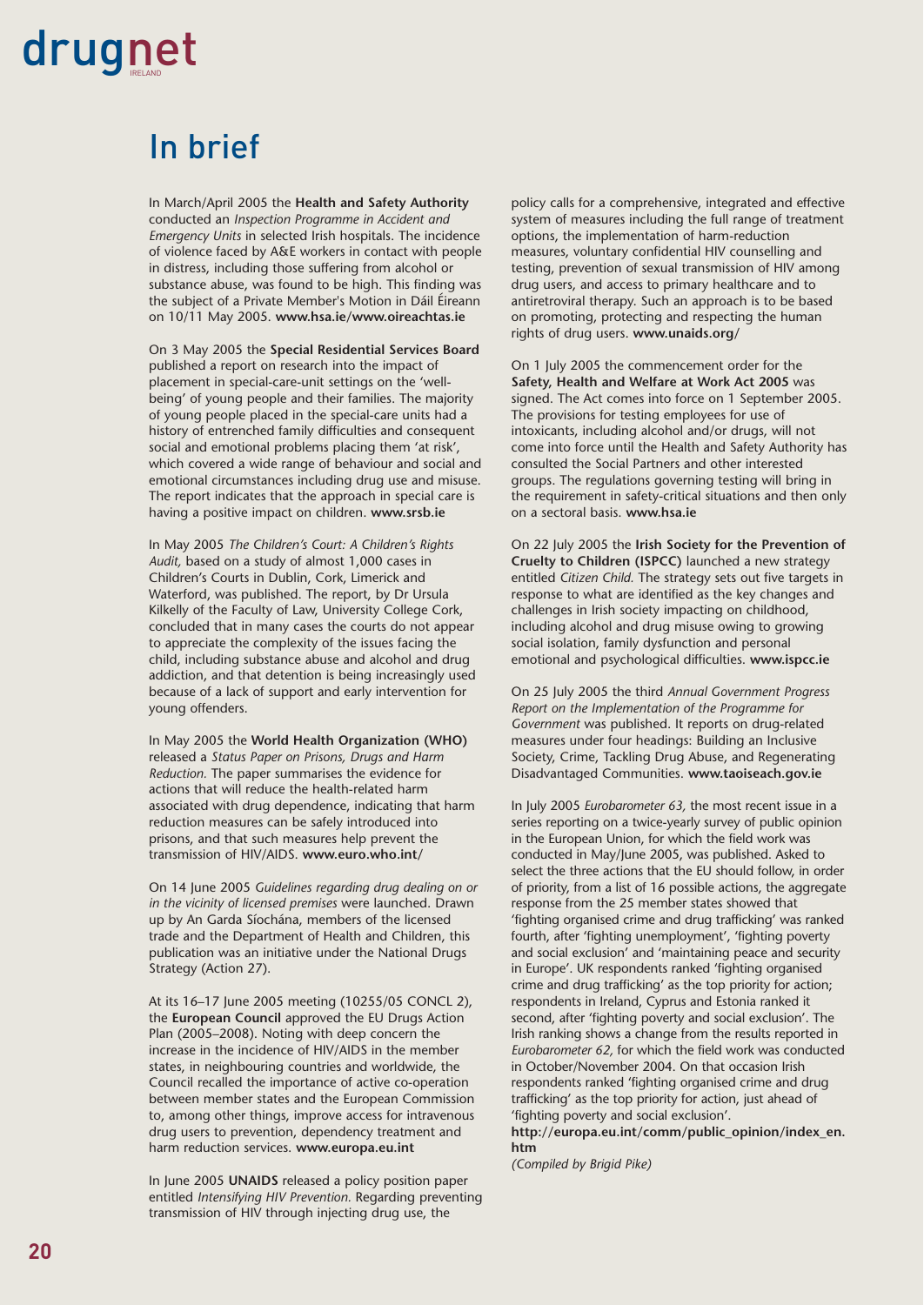### The National Documentation Centre journal collection

For researchers, drug treatment professionals, clinicians, community workers, policy makers and students, keeping informed on current trends and thinking in the broad subject area of drug and alcohol addiction can be time consuming and difficult, particularly for those without direct access to a well resourced research library.

The National Documentation Centre on Drug Use (NDC) holds a collection of approximately 30 academic journals, magazines and newsletters that will be of interest to the various professionals in the field. The collection represents both national and international research and opinion on the subject of drug and alcohol use, prevention, treatment, education and social consequences. The range of journals reflects the points of view of a wide variety of disciplines, such as: medicine, social science, psychology, public health and nursing. The NDC collection continues to grow, reflecting the changing and expanding needs of NDC users.



**Addiction Addictive Behaviors Addiction Research & Theory Alcohol and Health: Current Evidence Archives of General Psychiatry British Medical Journal Drug and Alcohol Dependence Drug & Alcohol Findings Drug and Alcohol Review Drink and Drugs News Druglink Drugs – Education Prevention and Policy European Addiction Research Drugs in Focus EPI Insight Eurosurveillance Weekly Fesat – European Foundation of Drug Help Lines Newsletter**

**Some of the leading journals and newsletters include:** 

*Addiction –* (formerly British Journal of Addiction) a well known peer-reviewed journal in print since 1947. It publishes high-quality international research for a large readership, with editorials, commentaries, interviews with leading figures in the field, and a comprehensive book review section.

*Druglink –* a bi-monthly magazine for professionals interested in drugs and drug-related issues in the UK. *Druglink* includes current news, feature articles, interviews, factsheets, and reviews and covers topics such as treatment, public health, education and prevention, criminal justice and international issues.

*Drugs: Education, Prevention & Policy –* a peerreviewed journal which provides a forum for communication and debate between policy makers, practitioners and researchers concerned with social and health policy responses to legal and illicit drug use and drug-related harm. This journal has published Irish drug-related research and includes Dr Shane Butler, TCD, and Dr Mark Morgan, St. Patrick's College Drumcondra, on its editorial board.

**Harm Reduction Journal Hyper International Journal of Drug Policy Irish Journal of Medical Science Irish Journal of Psychological Medicine Irish Medical Journal Journal of Addiction Nursing (from Jan 2006) Journal of Epidemiology & Community Health (from Jan 2006) Journal of Substance Abuse Treatment Journal of Drug Issues The Lancet MMWR Morbidity & Mortality Weekly New England Journal of Medicine Poverty Today Psychological Medicine**

*European Addiction Research –* a unique international forum for the exchange of interdisciplinary information and expert opinion on all aspects of addiction research. The journal's broad scope and cross-cultural perspective reflect the importance of a comprehensive approach to resolving the problems of substance abuse and addiction in Europe. Coverage ranges from clinical and research advances in the fields of psychiatry, biology, pharmacology and epidemiology to the social and legal implications of policy decisions. In recent years this journal has published Irish drug-

related research.

*Harm Reduction Journal –* a new online journal that provides free access to peer-reviewed research and focuses on prevalence of psychoactive drug use, public policy, harm reduction, public health, and the social consequences associated with drug use and drug policies, in particular changing patterns of drug use and their implications for the spread of HIV / AIDS and other bloodborne pathogens.

*International Journal of Drug Policy –* provides a forum for the dissemination of current research, reviews, debate, and critical analysis on drug use and drug policy in a global context. It seeks to publish material on the social, political, legal, and





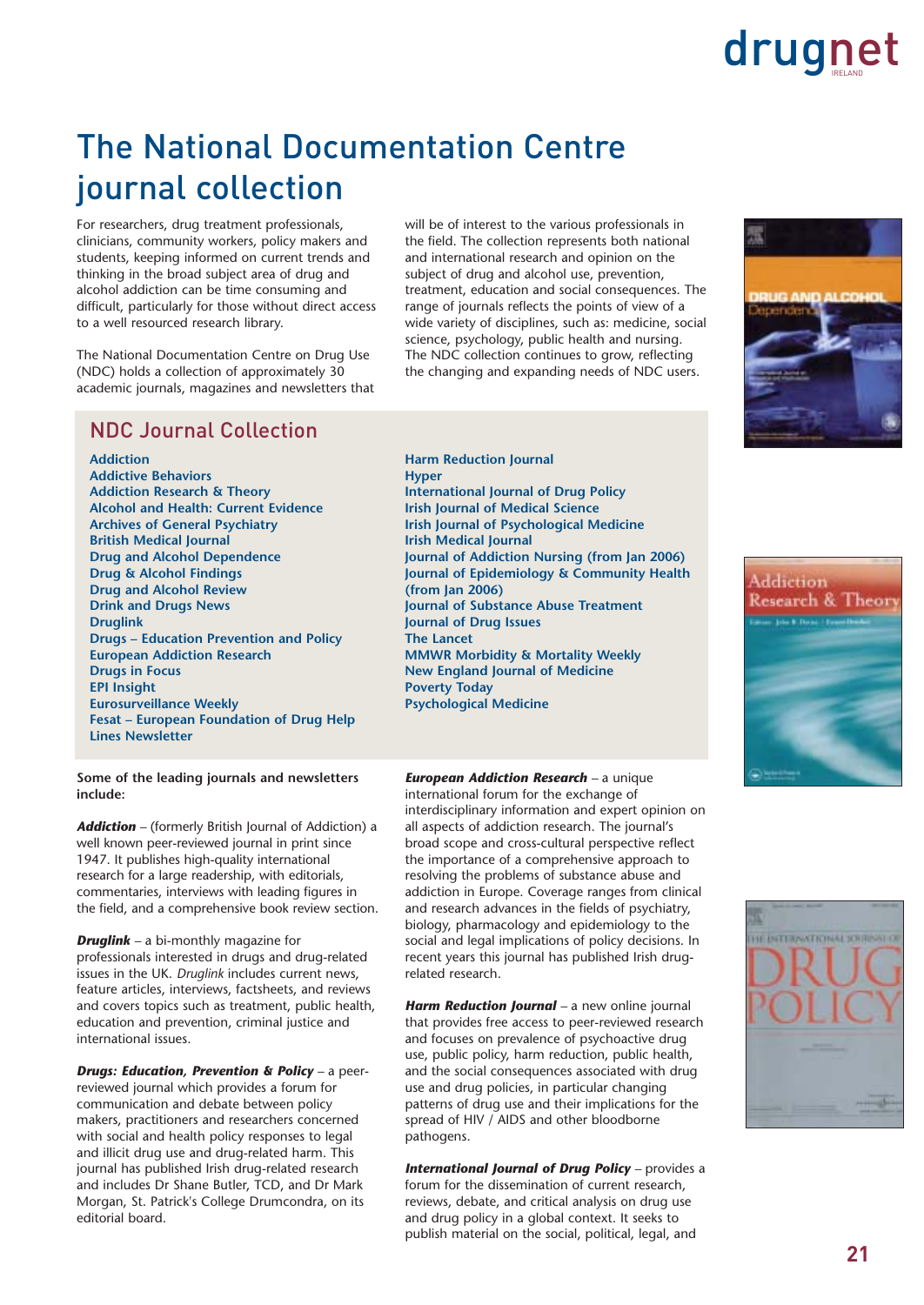### The National Documentation Centre journal collection *(continued)*

health contexts of psychoactive substance use, both licit and illicit. The journal is particularly concerned to explore the effects of drug policy and practice on drug-using behaviour and its health and social consequences. This journal has published Irish drug-related research in recent years.

### *Of Substance – The national magazine on*

*alcohol, tobacco and other drugs* – an Australian magazine for the drug, alcohol and tobacco and other drugs sector (ATOD). Funded by the Australian Department of Health and Ageing, the magazine's target audience is the frontline ATOD workforce in Australia. The magazine is also aimed at policy makers, academics and others interested in ATOD issues. The magazine's main purpose is to disseminate current research and best practice to the ATOD field in plain English.

*Substance Use & Misuse –* publishes peerreviewed research and provides an international and multidisciplinary environment for the exchange of facts, theories, opinions, and issues concerning substance use and misuse of licit and illicit drugs, alcohol, nicotine, and caffeine. The journal also addresses issues around eating disorders and gambling.

### **New Service**

Keeping informed of current research and best practice is an important part of professional development. Drug sector workers and others with an interest in drugs and alcohol issues can inform themselves by reading some of the many journals and newsletters available in the NDC.

Visitors to the NDC library are welcome to browse the journal collection during opening hours. However, to accommodate our nationally dispersed users, the NDC has also put in place an 'Alert Service' for users who cannot visit the library on a regular basis or those who prefer to receive electronic content. *(Louise Farragher)*

**If you would like to receive the tables of contents of selected journals, newsletters or magazines via email on a regular basis, please email Louise Farragher, Information Specialist in the NDC, (louise@hrb.ie) and ask for a 'Table of Contents Request Form.' When you complete and return this form, we will send the tables of contents of your selected journals to your email address on a regular basis.**

**The National Documentation Centre on Drug Use is funded by the Department of Community, Rural and Gaeltacht Affairs under the National Development Plan 2000–2006**

### Recent publications

### Books

Corporate Social Responsibility and Alcohol

**Corporate social responsibility and alcohol: the need and potential for partnership** Grant M and O'Connor J (eds)

*Routledge* 2005, pp. 224. ISBN 0 415 94948 3

This is the eighth book in the International Center for Alcohol Policies (ICAP) series on alcohol in society. ICAP is a not-for-profit organisation funded by ten international alcohol companies, some of which have contributed to this volume. The book is co-edited by Joyce O'Connor, president of the National College of Ireland, who has served as chair of the World Health Organization expert committee on alcohol and the workplace.

This book advances the debate on the rights and responsibilities of those involved in developing alcohol policies by exploring the relationship between alcohol, ethics and corporate social responsibility (CSR). CSR involves a broad commitment by companies to social welfare and the common good and to the policies that support them. This volume examines the need and

potential for CSR in the beverage alcohol industry and discusses the issues involved in terms of alcohol policy, public–private partnership, public health perspectives and government regulation. A number of chapters focus on CSR as applied to the advertising of alcohol and its promotion to young people, setting standards for responsible consumer marketing, and developing solutions for abusive drinking on campus. Further chapters present examples of practices to be encouraged and avoided, successful alcohol education programmes, and guidelines for responsible action and commitment to positive values already inherent in the industry. Each chapter is followed by a comprehensive list of references and the book has an eight-page index.

### **Substance misuse in pregnancy: a resource book for professionals**

2nd edition, *DrugScope* 2005, pp. 128. ISBN 1904319 351

Based on an original publication by the Lothian Health Board in 2003, this book aims to establish a 'framework for care' so that all women who use drugs can be offered appropriate support before,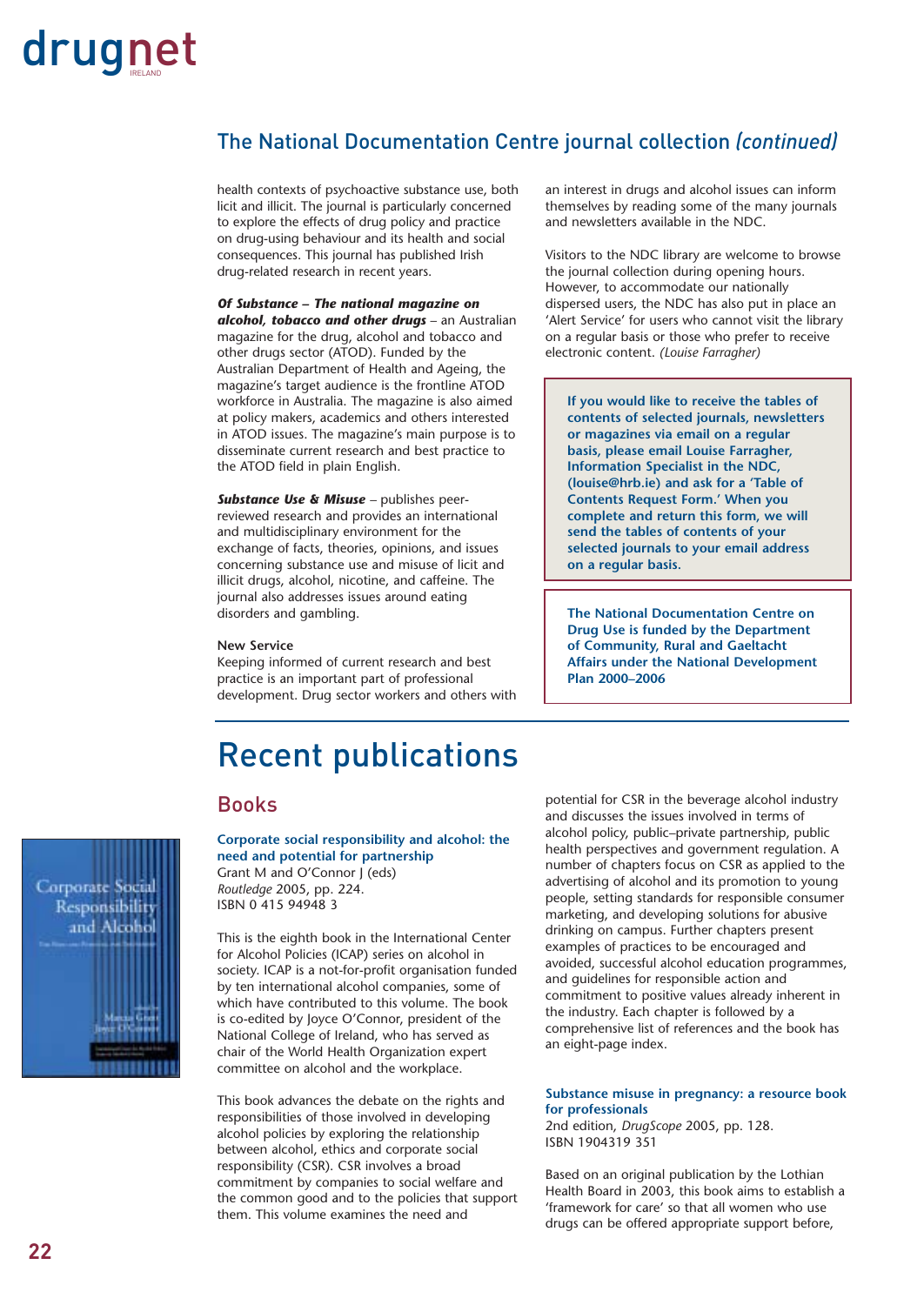### Recent publications *(continued)*

during and after the birth of their child. Described as a 'resource pack' the book is directed at GPs, nurses, midwives, drug workers, health visitors, social workers and students from all disciplines. While the book takes a broad view of drug use that includes alcohol and nicotine, it refers mainly to the care of women who have significant problems related to drug and alcohol use. Social and lifestyle factors often complicate the delivery of care to these women, and much co-ordination and understanding between services is needed.

The opening chapters give a concise listing of key points, a description of the nature and extent of the problem, and an outline of the 'philosophy of approach'. Written in jargon-free language by professionals in the field, the book discusses and provides information and intervention strategies on issues such as pre-conception care, the management of substance use in pregnancy, substitute prescribing, breastfeeding and Neonatal Abstinence Syndrome (NAS). The information and advice is based on current best practice and available evidence. The appendices comprise 11 information leaflets (useful templates that can be adapted by any service) that aim to improve liaison among the professionals involved as well as acting as a valuable source of information for the service user.

#### **Druglink guide to UK drug policy**

Baker B (text), Shapiro H (ed) *DrugScope* 2004, pp. 115 ISBN 1904319181

This is the first edition of a unique publication that details the history of the UK drug strategy and explains current initiatives in each of the key areas identified in the *Updated Drug Strategy* (2002). The book aims to clarify the complex matrix of activity, involving an array of networks, partners, initiatives and funding streams at local, regional and central levels (with a bewildering set of acronyms and initials), that has developed in the UK drugs field in the past ten years.

A three-page commentary on the evolution of UK drugs policy introduces the book. The first chapter gives a concise overview, in tabular format, of key events and significant documents from the setting up of the task force to review services for drug misusers in April 1994 to the re-classification of cannabis in January 2004. The next chapter gives the detail behind these events and documents, tracing the changes in approach and the switching of responsibilities between departments and agencies as the government attempted to develop a unified strategy with a linked approach. The next chapter attempts to explain the complex ways in which the 2002 updated strategy is organised and the responsibilities for its various elements, and outlines current developments in key areas. The drug strategies of Scotland, Wales and Northern Ireland are outlined. A summary analysis presents

the pros and cons of the current strategy and points to some major challenges facing it. A comprehensive 50-page glossary lists and explains the broad range of agencies, networks and initiatives involved.

### Journal articles

**The following abstracts are from a selection of articles relating to the drugs situation in Ireland recently published in international journals.** 

#### **MDMA and sexual behaviour: ecstasy users' perceptions about sexuality and sexual risk** McElrath K

*Substance Use & Misuse* 2005; 40 (9–10): 1461–1477

This study examines the relationship between MDMA (Ecstasy), sexual behaviour, and sexual risk taking. The sample consisted of 98 current and former users of MDMA. Several strategies were utilised to recruit respondents and data were collected through in-depth interviews during 1997 and 1998. The majority of respondents had used MDMA during the six-month period prior to the interview and a large percentage had consumed the drug on 100 occasions or more. Most respondents reported feelings of emotional closeness while consuming MDMA but without the desire for penetrative sex. Others, however, reported that MDMA increased sexual arousal and some respondents (in particular, gay and bisexual females) had used MDMA specifically for sexual enhancement. Sexual risk taking (e.g., having multiple partners, engaging in sex without a condom) was prevalent among respondents who did engage in sexual activity during MDMA episodes. Explanations for the findings are offered and implications for prevention and intervention are discussed.

#### **Neurocognitive insights into substance abuse** Garavan H and Stout JC

*Trends in Cognitive Sciences* 2005; 9(4): 195–201

Cognitive studies are revealing key aspects of how drug abusers monitor and respond to negative feedback differently from non-abusers, and in doing so are adding an important piece to the conceptual puzzle that must be solved to understand, treat, and prevent drug abuse. In this review, the authors bring together two quite different lines of research, one addressing the selection of gambles in a risky decision task, and the other focused on imaging neural systems related to the detection and processing of errors. The authors suggest that diminished behavioural control, which is a cardinal feature of drug abuse, may be linked to alterations in the psychological and neural mechanisms that detect error signals and which, in turn, lead to optimisation of behavioural responses.



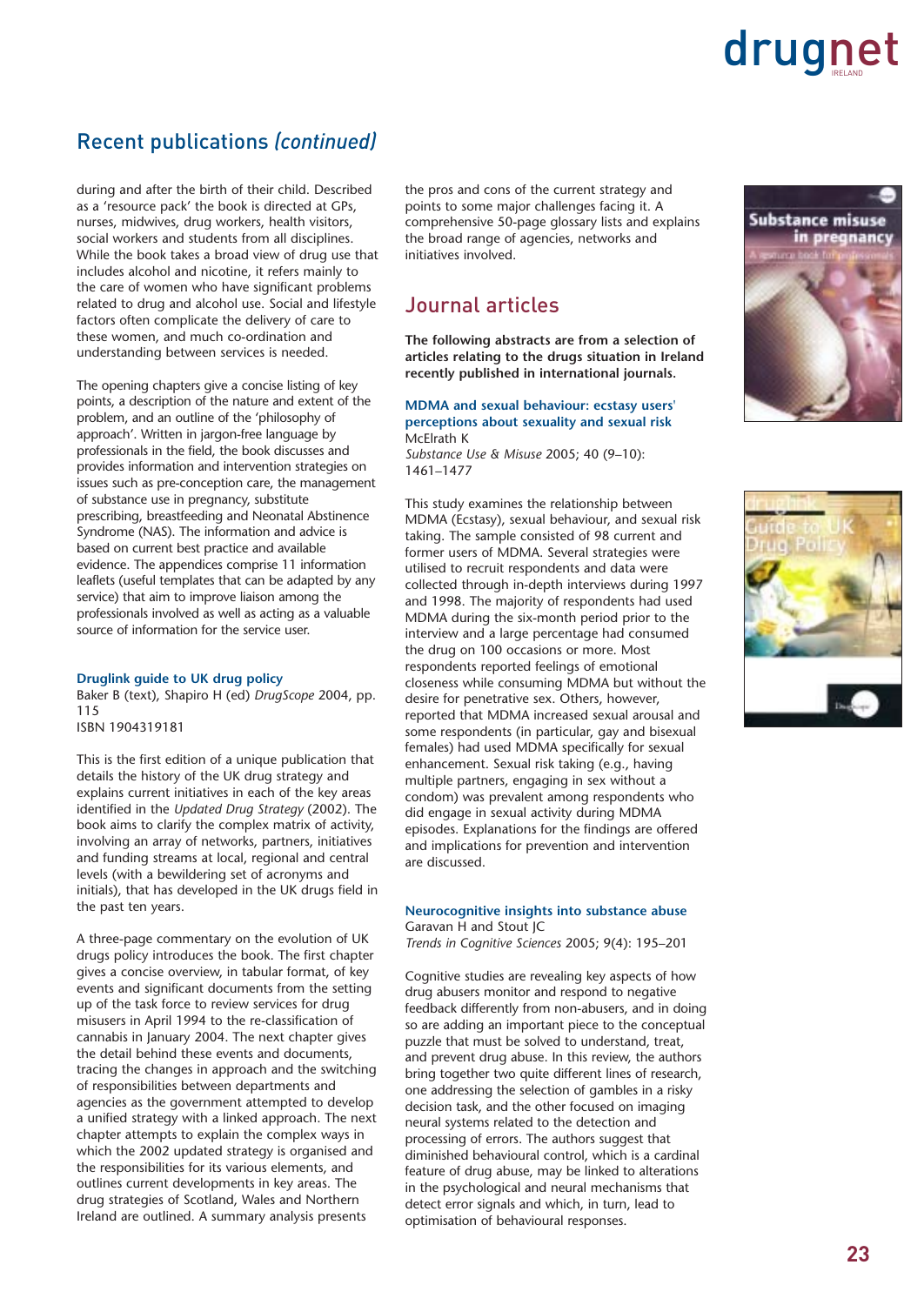### Recent publications *(continued)*

**The Irish Affected Sib Pair Study of Alcohol Dependence: study methodology and validation of diagnosis by interview and family history** Prescott CA, Sullivan PF, Myers JM, Patterson DG,

Devitt M, Halberstadt LJ, Walsh D and Kendler KS *Clinical & Experimental Research* 2005; 29(3): 417–429

This article is the first report of the Irish Affected Sib Pair Study of Alcohol Dependence, whose goal is to detect the genomic location of susceptibility loci for alcohol dependence (AD). This article describes phenotypic characteristics of the probands, siblings, and parents included in the sample and examines agreement among different sources of diagnostic information, including the validity of family history (FH) assessment. The authors concluded that individuals with AD were able to provide accurate evaluations of alcoholism symptoms in their parents and adult siblings. A single screening item performed nearly as well as the full scale. Collecting information from multiple informants may not be cost effective for the gain in predictive accuracy. FH information collected from affected informants can be a valuable source of diagnostic information for family studies of alcoholism.

### **Bloodborne virus infections among drug users in Ireland: a retrospective cross-sectional survey of screening, prevalence, incidence and hepatitis B immunisation uptake**

Grogan L, Tiernan M, Geoghegan N, Smyth B and Keenan E

*Irish Journal of Medical Science* 2005; 174(2): 14–20

Injecting drug users are at high risk of bloodborne viral infections, including hepatitis C (HCV), hepatitis B (HBV) and HIV. The aim of this article is to document screening for and immunisation against bloodborne viruses and to determine the known prevalence and incidence of these infections. The authors conducted a cross-sectional survey of clients attending 21 specialist addiction treatment clinics in one health board area in greater Dublin. Data were collected on demographic characteristics, serology for HCV, HBV and HIV and immunisation against HBV. The authors conclude that the proportion of clients screened for HCV, HBV and HIV infection has increased since the introduction of a screening protocol in 1998. Targeted vaccination against hepatitis B for opiate users is more successful than previously shown in Ireland. The prevalence and incidence of bloodborne viruses remains high among opiate users attending addiction treatment services, despite an increase in availability of harm reduction interventions.

**Patient-controlled benzodiazepine dose reduction in a community mental health service** Bangaru R and Meagher D *Irish Journal of Psychological Medicine* 2005; 22(2): 42–45

This article details a patient-controlled benzodiazepine discontinuation programme in a generic multidisciplinary community mental health service. A prescribing audit identified suboptimal benzodiazepine use which stimulated a discontinuation programme (prescribing policy, psycho-education, anxiety management) to encourage benzodiazepine cessation. Benzodiazepine status was re-assessed at 12- and 24-month follow-ups. Benzodiazepine status at follow-up was predicted by attendance at anxiety management sessions and shorter duration of benzodiazepine use. Patients attending anxiety management sessions were 2.5 times more likely to reduce use. Discontinuation followed four patterns: (a) rapid and complete discontinuation (n  $= 19$ ; (b) total discontinuation in a gradual manner ( $n = 13$ ); (c) partial dose reduction without total discontinuation ( $n = 18$ ) and (d) almost total discontinuation with continued lowdose use ( $n = 8$ ). The patients who achieved total discontinuation were younger and in receipt of benzodiazepine agents for a shorter duration. At 24-month follow-up only three patients had relapsed into benzodiazepine use and a further 13 had achieved total discontinuation. The authors conclude that many chronic benzodiazepine users can achieve lasting discontinuation with patientcontrolled dose tapering. Patient refusal and service dropout are common during discontinuation programmes. Anxiety management is a valuable adjunct to discontinuation.

#### **Methylenedioxymethamphetamine suppresses production of the proinflammatory cytokine tumor necrosis factor-alpha independent of a beta-adrenoceptor-mediated increase in interleukin-10**

Connor TJ, Harkin A and Kelly JP *Journal of Pharmacology & Experimental Therapeutics* 2005; 312(1):134–43

Recent data suggest that 3,4 methylenedioxymethamphetamine (MDMA; 'Ecstasy') has marked immunosuppressive properties. In this study, we investigate the effect of MDMA on production of the anti-inflammatory cytokine interleukin (IL)-10 in response to an in vivo challenge with bacterial lipopolysaccharide (LPS). Our data demonstrate that both acute and repeated administration of MDMA increases production of LPS-induced IL-10 in vivo, and this increase correlates inversely with the ability of MDMA to suppress the proinflammatory cytokine tumor necrosis factor (TNF)-alpha. Despite this correlation, immunoneutralization of IL-10 does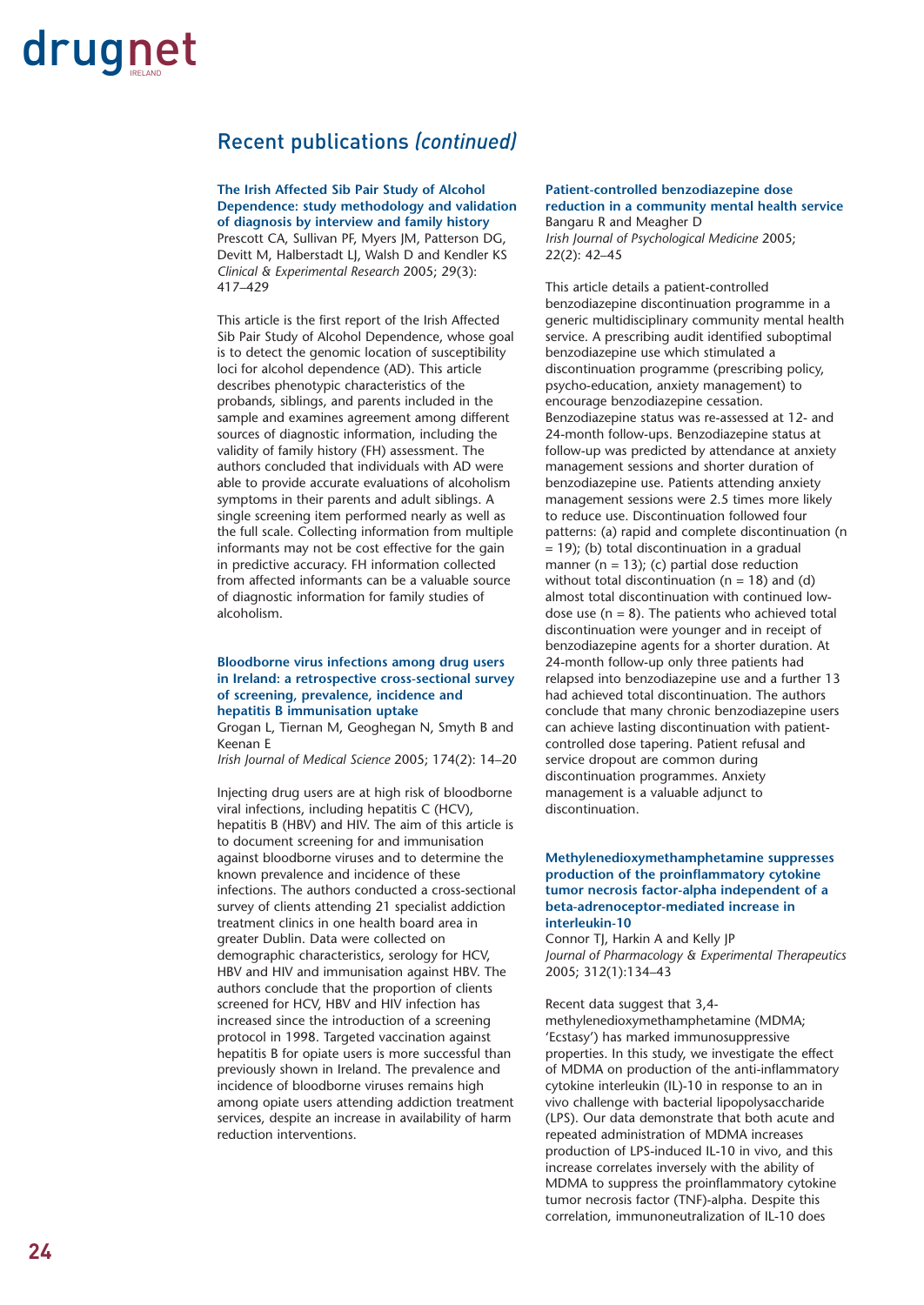### Recent publications *(continued)*

not reverse the suppressive effect of MDMA on LPS-induced TNF-alpha production, indicating that suppression of this proinflammatory cytokine is not mediated by IL-10. In vitro exposure to MDMA does not mimic the immunosuppressive cytokine phenotype induced in vivo, suggesting that these immunosuppressive effects are not mediated by a direct action on monocytes per se. As MDMA activates that hypothalamic pituitary adrenal axis and sympathetic nervous system, we examined the role of glucocorticoids and catecholamines in its immunosuppressive actions. However, the immunosuppressive cytokine phenotype induced by MDMA was not altered by adrenalectomy, sympathetic denervation, or ganglionic blockade, indicating that neither glucocorticoids nor adrenal/sympathetic-derived catecholamines mediate these immunosuppressive effects of MDMA. Interestingly, beta-adrenoceptor blockade completely inhibited the increase in IL-10 induced by MDMA without altering the suppression of TNF-alpha. Taken together, these data demonstrate a role for beta-adrenoceptor activation in the ability of MDMA to increase LPS-induced IL-10 and highlight a mechanistic dissociation between the ability of MDMA to increase IL-10 and suppress production of the proinflammatory cytokine TNFalpha.

**Experience of hepatitis C among current or former heroin users attending general practice** Cullen W, Kelly Y, Stanley J, Langton D and Bury G *Irish Medical Journal* 2005; 98(3):73–4

The majority of injecting drug users in Ireland are infected with hepatitis C (HCV) and many attend general practice for methadone maintenance treatment. To describe awareness and experience of HCV infection, related investigations and treatment, a semi-qualitative interview study of current or former heroin users attending a general practice was carried out. Twenty-five patients (69% of total) were interviewed, of whom 23 were on methadone maintenance therapy at the time of the interview and 22 were HCV positive. While awareness of harm reduction measures and health implications of the infection was good, continued high-risk activity was common. Negative

experiences of diagnosis, of subsequent investigations and of treatments received were common. Only one person had been treated for HCV. We conclude that there are a number of barriers to effective HCV management among heroin users and that further research is needed to improve our understanding of this issue.

### **Cocaine dependence and attention switching within and between verbal and visuospatial working memory**

Kubler A, Murphy K and Garavan H *European Journal of Neuroscience* 2005; 21(7):1984–92

Many studies have shown the negative effects of cocaine on neuropsychological and cognitive performance in drug-dependent individuals, but little is known about the underlying neuroanatomy of these dysfunctions. The present study addressed attention-switching between items held in working memory (WM) by means of a task in which subjects were required to store and update two items held in verbal or visuospatial WM. Attentionswitching frequency varied between trials, thereby allowing us to isolate the switching component of task performance. Behavioural data revealed that cocaine addicts performed worse than healthy controls in all tasks. On the visuospatial task, addicts performed at chance levels revealing particular impairment in visuospatial WM. On the verbal task, in which controls and users could be matched for performance, we identified attenuated responses in prefrontal and cingulate cortices and in striatal regions, while other areas such as dorsolateral prefrontal cortex did not differ between healthy controls and users. The results reveal that addiction may be accompanied by specific rather than ubiquitous hypoactivation in prefrontal and subcortical areas and suggest a compromised ability in users to control their attention to their thoughts as might be particularly relevant when required to switch away from drugrelated thoughts, and thus the dysfunction in attention-switching may contribute to the maintenance of addiction.

*(Compiled by Joan Moore and Louise Farragher)*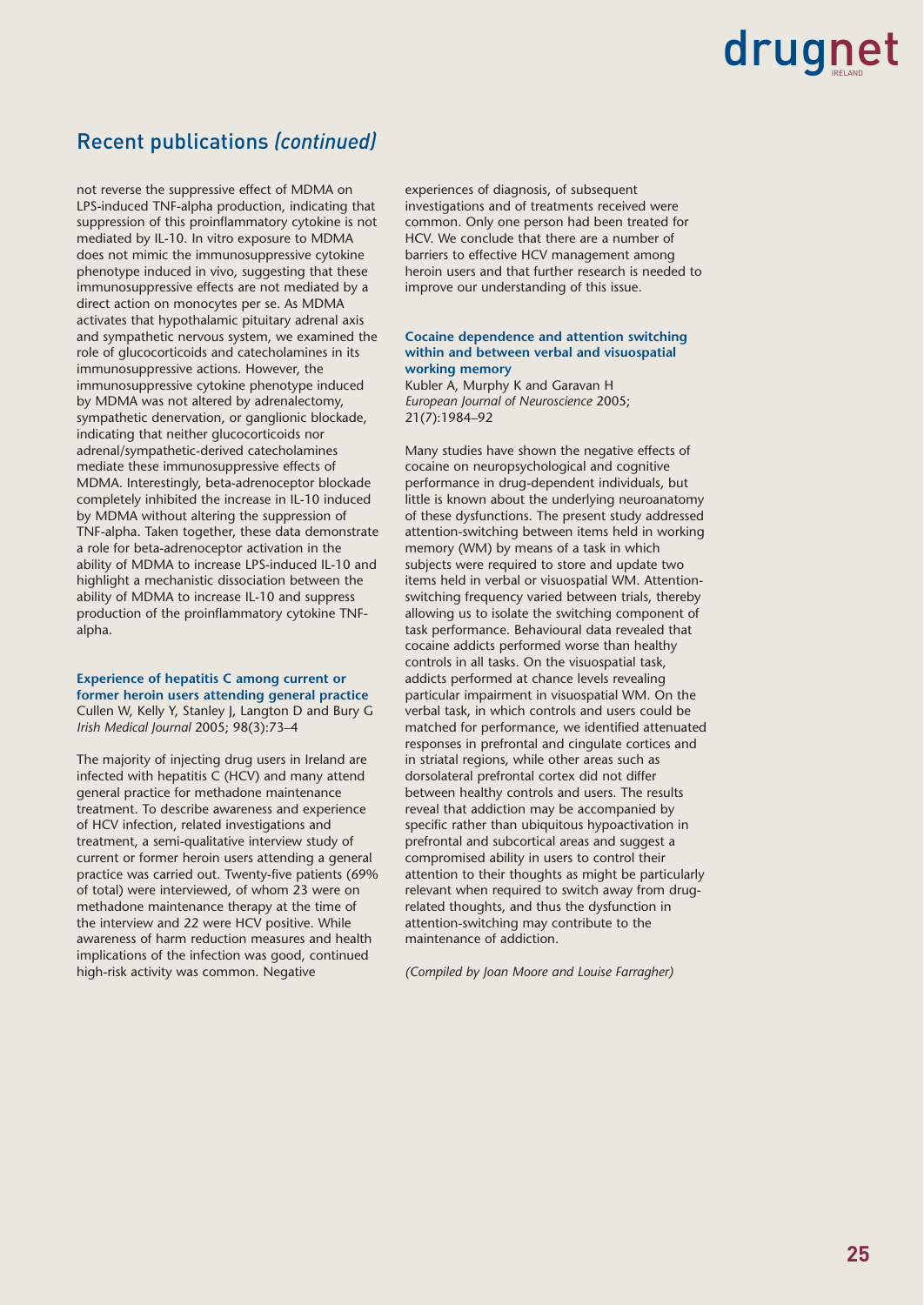### Upcoming events

### September

29 September 2005

### **Mapping, Analysing and Tackling Drug Markets**

**Venue:** Central London (Tbc)

**Organised by / Contact:** Policy Spotlight Ltd 6th Floor, Portland House, Stag Place London SW1E 5RS, UK Tel: +44 (0) 870 351 8720 Fax: +44 (0) 870 351 8721 www.policyspotlight.co.uk

**Information:** Since the publication of the UK National Drug Strategy, considerable progress has been made on increasing treatment provision, improving drug education and tackling drugrelated crime. However, there has been less success in reducing the overall level of drugs available in the UK. This conference seeks to stimulate positive responses to tackling the supply of drugs and deal with the dealers. Combining presentations from researchers and practitioners, it sets out a number of key challenges for those involved in trying to reduce the availability of illegal drugs.

#### 29 September 2005

#### **School and Family-based Programmes for Preventing Substance Misuse.** *Addiction Research Centre 5th Annual Conference*

**Venue:** Edmund Burke Theatre, Arts Building, Trinity College Dublin

**Organised by / Contact:** Fiona Clarke, Addiction Research Centre, M45 Goldsmith Hall, Trinity College Dublin Tel: + 353 (0) 1 608 3647 Fax: + 353 (0) 1 608 3790

**Information:** This year's conference is intended to offer participants from a range of backgrounds the opportunity to reflect on this theme, to acknowledge and engage with the complexity of the issues, and to see how in practical terms we can make progress in reducing the prevalence of drug and alcohol problems in Irish society.

### **October**

#### 13–15 October 2005

**Habits of a Lifetime: Habits and behaviours in addictions over the past 25 years, the past, present and future.** *Elisad (European Association of Libraries and Information Services on Alcohol and other Drugs) 17th Annual Conference*

**Venue:** Oslo, Norway

**Organised by / Contact:** Brian Galvin, National Documentation Centre on Drug Use, Holbrook House, Holles Street, Dublin 2, Ireland Tel: +353 (0) 1 676 1176 ext 168 Fax: +353 (0) 1 661 8567 Email: bgalvin@hrb.ie

**Information:** Specialists from Norway and elsewhere will give an overview of trends relating to drugs, alcohol and smoking and their impact upon everyday matters such as driving, the workplace, and communicable diseases such as hepatitis C. Planned workshops on information issues include: access to electronic journals, the role of the information specialist in a virtual environment, a review of addiction databases and resources and an update on Elisad's activities.

#### 14 October 2005

**National Conference on Injecting Drug Use**

**Venue:** Victoria Park Plaza Hotel, London

**Organised by / Contact:** Monique Tomlinson Tel: +44 (0) 20 7928 9152 Email: info@exchangesupplies.org www.exchangesupplies.org

**Information:** Key topics covered will include: injecting injuries and wound care: causes and treatment; increasing coverage; outreach, mobile and peer-delivered services; injecting rooms and working with injectors of performance-enhancing drugs.

#### 22 October 2005

**Drugs: Issues and Experiences**

**Venue:** All Hallows College, Dublin

**Organised by / Contact:** Community Awareness of Drugs (CAD)

**Cost:** €60 (includes course materials, lunch and refreshments). To reserve a place, send €20 nonrefundable deposit to CAD by 17 October. Tel: +353 (0) 1 679 2681

Email: communityawareness@eircom.net

**Information:** This one-day training event will be of interest to public sector, community and youth workers concerned with addiction issues. It will provide a thorough introduction to substance misuse – the effects and risks, drug-use patterns and emerging trends – with practical examples of brief interventions that can be used in a variety of settings. Principal speakers are Dr Des Corrigan (chair of the National Advisory Committee on Drugs) and Paul Delaney (Centre of Achievement in Motivation). There will also be an opportunity to hear from young people in recovery and representatives from family support groups, who will share their personal experiences.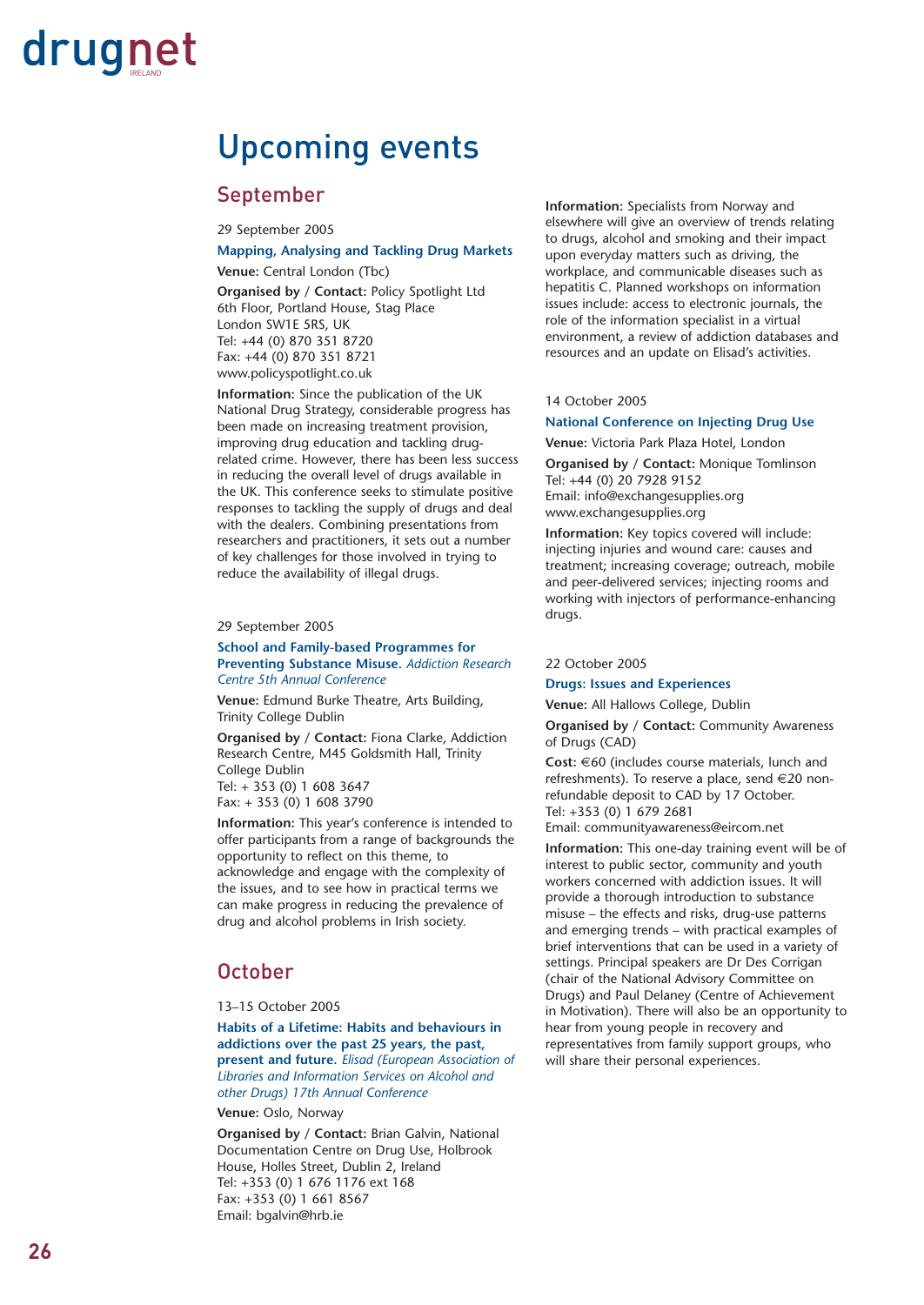### Upcoming events *(continued)*

#### 23–28 October 2005

### **48th International ICAA Conference on dependencies: Science, Politics and the Practitioners**

**Venue:** Corinthia Royal Grand Hotel, Budapest

**Organised by / Contact:** International Council on Alcohol and Addictions www.icaa.hu

**Information:** The International Council on Alcohol and Addictions (ICAA) is a non-governmental organisation. This event coincides with the 100th anniversary of the Tenth International Congress Against Alcoholism which was held in Budapest in 1905 and which set the stage for the founding of ICAA in 1907. The conference provides a unique opportunity to meet and exchange views with international experts as well as with delegates from around the world. The programme covers the entire field of the addictions, with plenary sessions featuring leading scholars, and hundreds of learned papers from speakers representing some 22 sections of ICAA.

### 27–29 October 2005

### **16th Annual Conference of the European Society for Social Drug Research (ESSD)**

**Venue:** Manchester

**Organised by / Contact:** Jane Fountain or Dirk Korf, c/o DrugScope, 32–36 Loman Street, London SE1 OEE Tel: +44 (0) 20 7928 1211 Fax: +44 (0) 20 7922 8780

Email: JFountain1@uclan.ac.uk, korf@jur.uva.nl

**Information:** This year's conference themes are: methodological perspectives in drug research; trends and patterns in drug use; drug distribution; drug use and crime; and concept analysis of the drugs discourse.

### November

7 November 2005

### **Annual Drug and Alcohol Professionals Conference**

**Venue:** London (Royal Institute of British Architects)

**Organised by / Contact:** Federation of Drug & Alcohol Professionals Tel: +44 (0) 870 763 6139 Email: office@fdap.org.uk www.fdap.org.uk

**Information:** At this year's annual Drug and Alcohol Professionals Conference, front-line workers, line managers and commissioners will have the chance to attend practice-focused workshops and seminars on a wide range of policy and practice issues, hear from leading figures about the likely future of drug and alcohol use and related-services, and have their say on some of the major issues facing workers in the field.

16–18 November 2005

### **The 9th International Hepatitis C Conference: Pushing Perceptions to Challenge Prevention, Treatment and Care**

**Venue:** Mercure Hotel Berlin, Tempelhof Airport, Berlin

**Organised by / Contact:** Mainliners, UK Hepatitis C Resource Centre, 195 Old Kent Road, London SE1 4AG

Tel: +44 (0) 20 7378 5495. Email: hepcconf@mainliners.org.uk

www.hepccentre.org.uk/INThcv.htm **Information:** This year's International Hep C Conference is being held in Berlin during German

Liver Week. It will debate current thinking and challenge future practice in relation to hepatitis C prevention, testing and treatment. Workshops will focus on risk groups, access to treatment and how to engage and retain individuals in care, to produce a series of international conference .<br>recommendations in each area.

17–18 November 2005

### **Society for the Study of Addiction: Annual Symposium 2005. If we did have evidencebased policy and practice, what would they look like?**

**Venue:** York Viking Moat House Hotel, York

**Organised by / Contact:** Paula Singleton, Society for the Study of Addiction, Leeds Addiction Unit Tel: +44 (0) 113 295 1315 Fax: +44 (0) 113 295 2789 Email: p.singleton@nhs.net www-users.york.ac.uk/~sjp22/addiction/index.htm

**Information:** What does the evidence tell us about policy and practice? This conference will address issues of evidence-based policy and practice. It will pose such questions as: What do governments have in their power to do to reduce alcohol-, drugand tobacco-related harm? Why don't they take these actions?

### December

7 December 2005

### **Something in the mind: drugs and the mental health of young people**

**Venue:** Austin Court, Birmingham

**Organised by / Contact:** Pavilion conferences Tel: +44 (0) 1273 623 222 Email: info@pavpub.com www.pavpub.com

**Information:** The debate over cannabis is only one example of much wider concerns about the effects of drugs and the mental health of young people. Yet it is the physical and social effects of drugs misuse that grab the attention of the media, public and politicians.

This conference will feature plenaries on policy issues and workshops looking at good practice.